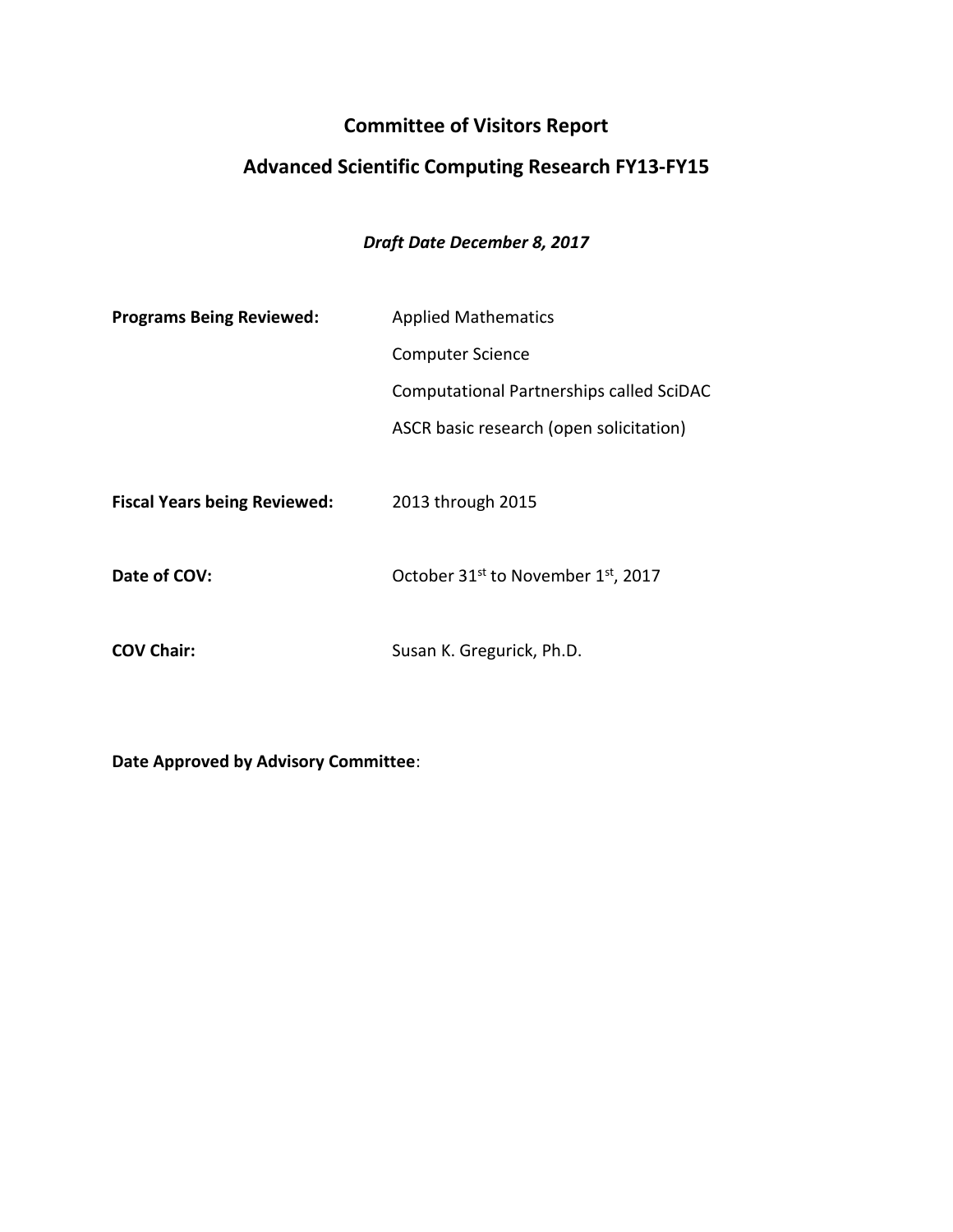### **Committee of Visitors**

**Amber Boehnlein**, Thomas Jefferson National Accelerator Facility **John Burns**, Virginia Tech **Candace Culhane**, Los Alamos National Laboratory **John Dolbow**, Duke University **Susan Gregurick** (Chair), National Institutes of Health **Leland Jameson**, National Science Foundation **Hans G. Kaper**, Georgetown University **Warren Pickett**, University of California-Davis **Rajiv Ramnath**, National Science Foundation **Amitabh Varshney**, University of Maryland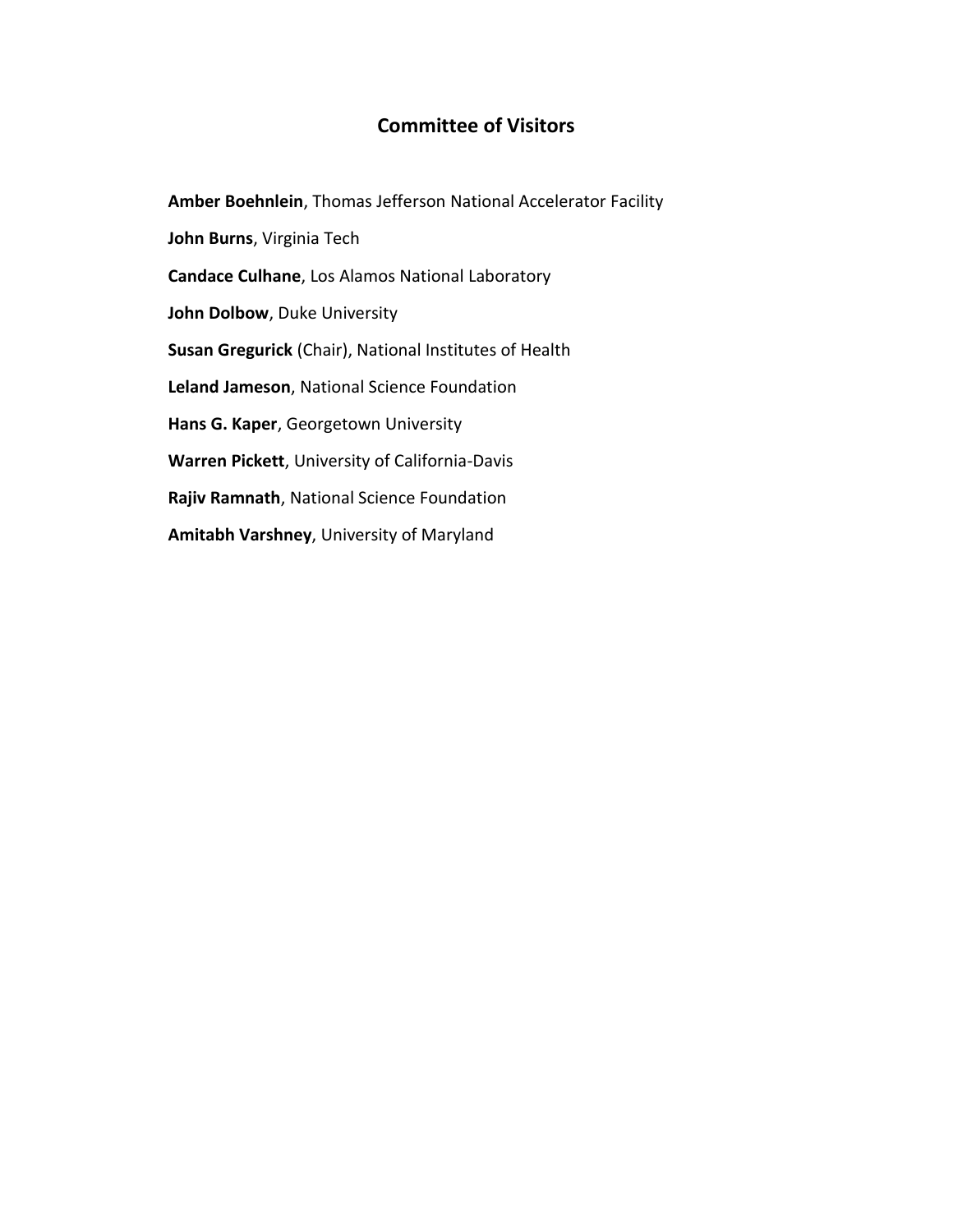### **Executive Summary**

The DOE Advanced Scientific Computing Research Advisory Committee was charged by Dr. Murray to assemble a Committee of Visitors (COV) to review the management processes for the research programs in Applied Mathematics, Computer Science, and Computational Partnerships called Scientific Discovery through Advanced Computing (SciDAC) within in the Advanced Scientific Computing Research program during the fiscal years 2013-2015. In the charge, the COV was asked to consider and provide an evaluation for the following two major program elements:

- **1. For both the DOE laboratory projects and the university projects, assess the efficacy and quality of the processes used to:**
	- **a. solicit, review, recommend and document actions and**
	- **b. monitor active projects and programs**
- **2. Within the boundaries defined by DOE missions and available funding, comment on how the award process has affected:**
	- **a. the breadth and depth of portfolio elements,**
	- **b. the degree to which the program is anticipating and addressing emerging challenges from high performance computing and DOE missions, and**
	- **c. the national and international standing of the program with regard to other computational science programs that are also focused on harnessing high performance scientific computing and utilizing massive datasets to advance science.**

In response to this charge, a ten-member COV was assembled including representatives from academic, non-profit, national laboratories and the federal government. From this group Drs. Burns, Dolbow, and Kaper focused on the Applied Mathematics program, Drs. Culhane, Ramnath, and Varshney focused on the Computer Science program, and Drs. Boehnlein, Jameson, Pickett, and Ramnath focused on the Computational Partnerships (SciDAC) program. The open research program was covered by Drs. Pickett, Boehnlein, Ramnath and Gregurick. A full list the COV membership is provided and a copy of the letter charging this committee from the chair of ASCAC are provided in Attachment 1.

Prior to the meeting, the COV was provided with a link to the DOE PAMS website. This website provided COV members with important information including background and program specific presentations, a number of prior ASCAC COV reports and DOE responses, information on the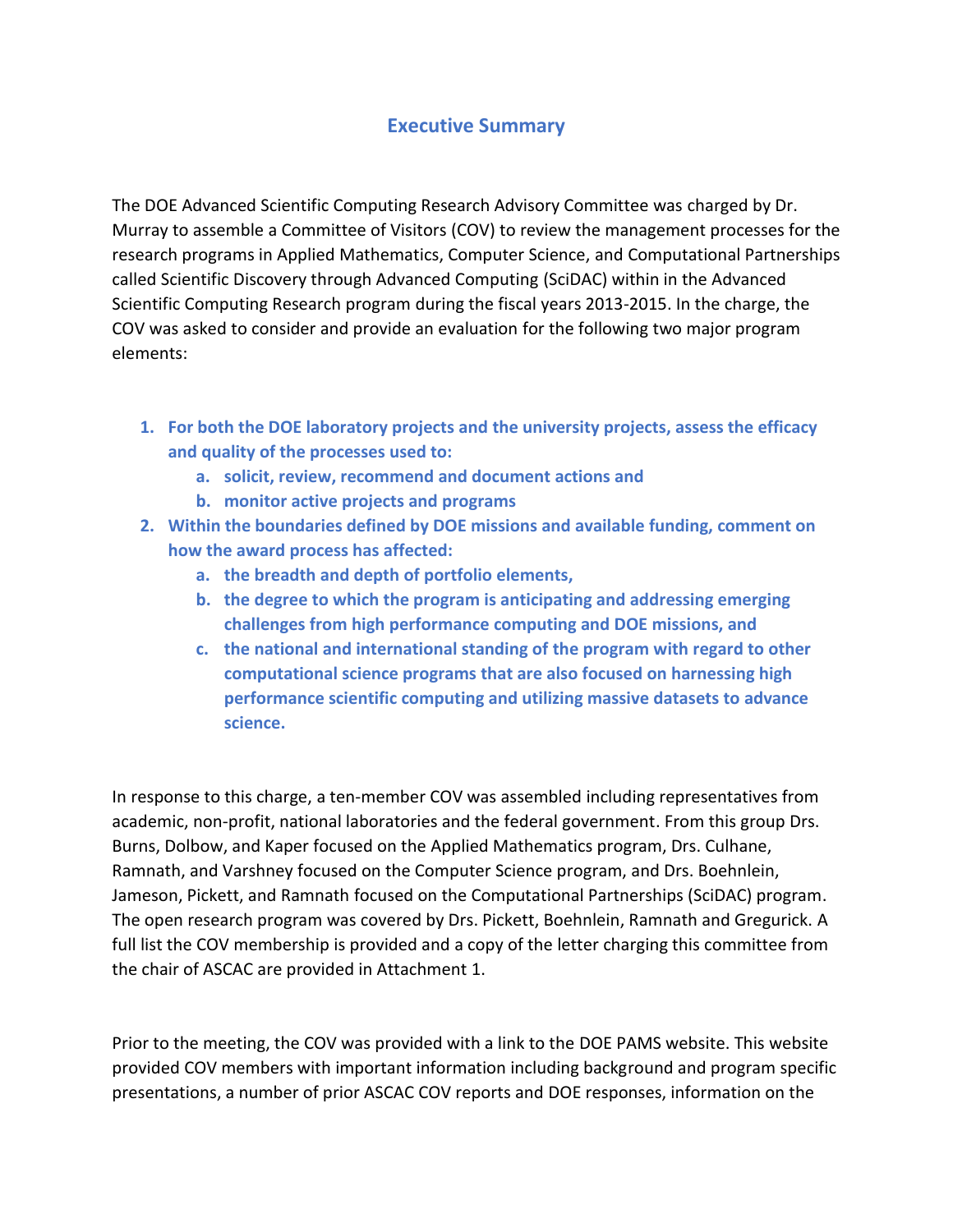ASCR merit review process and quick reference spreadsheets for the selected proposals available to the COV. The PAMS website also provided COV members access to a large number of selected proposals submitted to the programs under this review. The proposal documents included submitted proposals, peer reviews, and program staff recommendations.

The COV met on October 31 and November  $1<sup>st</sup>$ , 2017 at the Rockville Hilton in Rockville MD. The meeting opened with a welcome on behalf of ASCR from Barbara Helland, Associate Director of the ASCR office. Following the welcome and introductions, Dr. Steven Lee presented an overview of the Applied Mathematics program, Dr. Lucy Nowell presented an overview of the Computer Science program and Dr. Randall Laviolette presented an overview of the Computational Partnerships program. These program specific presentations spanned a day and a half and provided information about the ASCR scientific research programs, including the organizational structure and staffing profiles, program specific funding announcements, application statistics and review details, active awards, and scientific highlights from the funded investigators.

The presentation sessions were interactive, with significant opportunity for questions from the COV members, answers from the program officers, and discussion between the COV members on process, content, and strategic vision for the programs under review. The COV met in executive session on the first day and requested follow-up information on questions related to process, program outcomes and measures, mission areas and forward planning. DOE program director Dr. Steven Lee followed up on the morning of the second day with the additional information that was requested by the COV members. The COV would like to acknowledge the ASCR staff both for their outstanding support and their willingness to provide additional materials for this COV to accomplish its task.

Following the presentations, the COV continued to meet within program specific subgroups to review the materials and draft early findings and recommendations. The COV met in executive session at the end of the second day to develop an outline for the findings and recommendations. Further communications between COV members include a googledocs website and email conversations. The PAMS website was open for COV members to continue to review materials and to assist with deliberations until November 9<sup>th</sup>. A teleconference phone call was held to finalize the report.

Because of the breath of the charge and the complexity of the programs under review, the report is structured as follows: The report first outlines summary findings and recommendations which cross multiple ASCR research programs and are sufficiently significant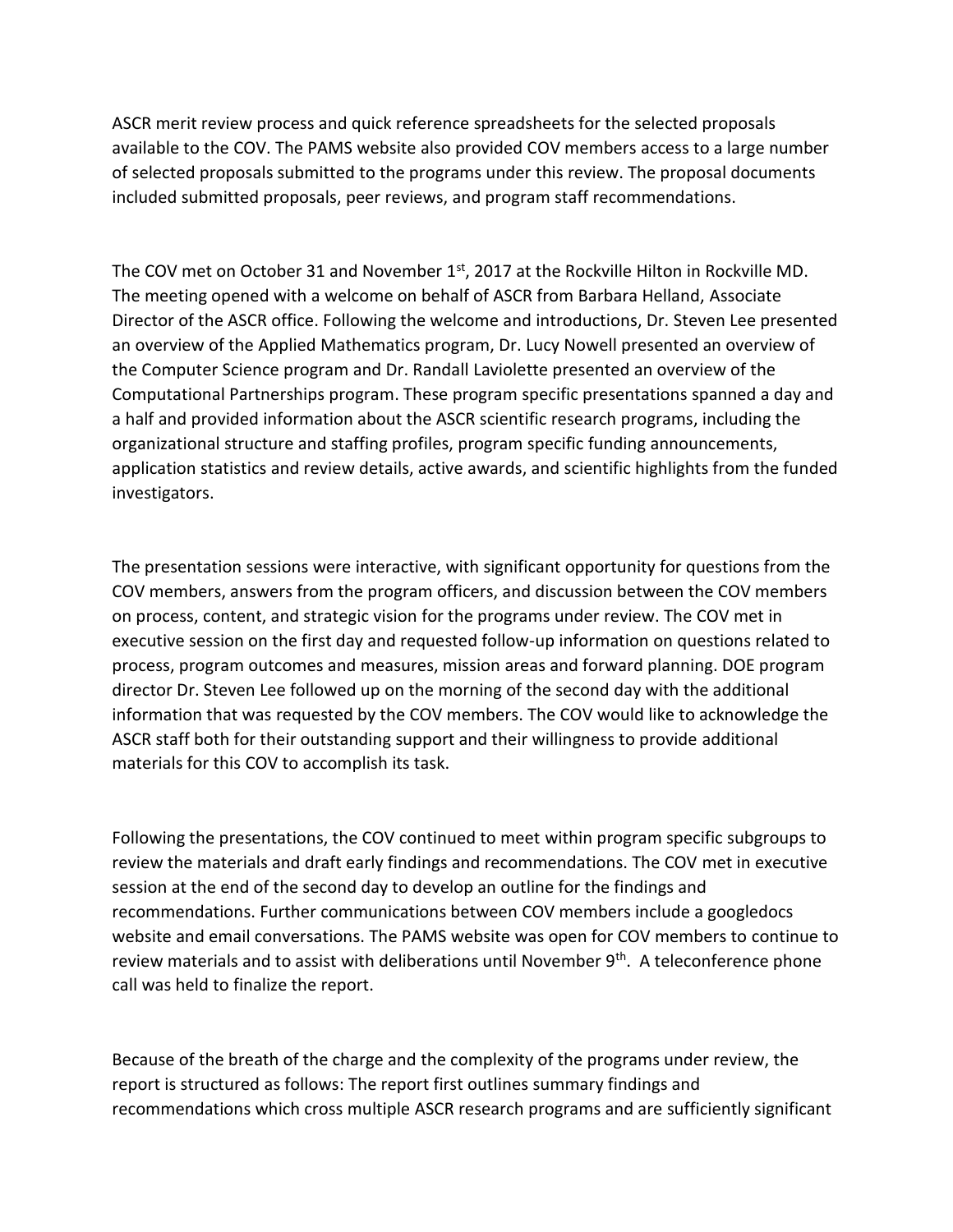to raise to a higher level. Following the summary findings, each scientific program is separately discussed with program specific findings and recommendations which should be addressed by DOE ASCR staff within that program.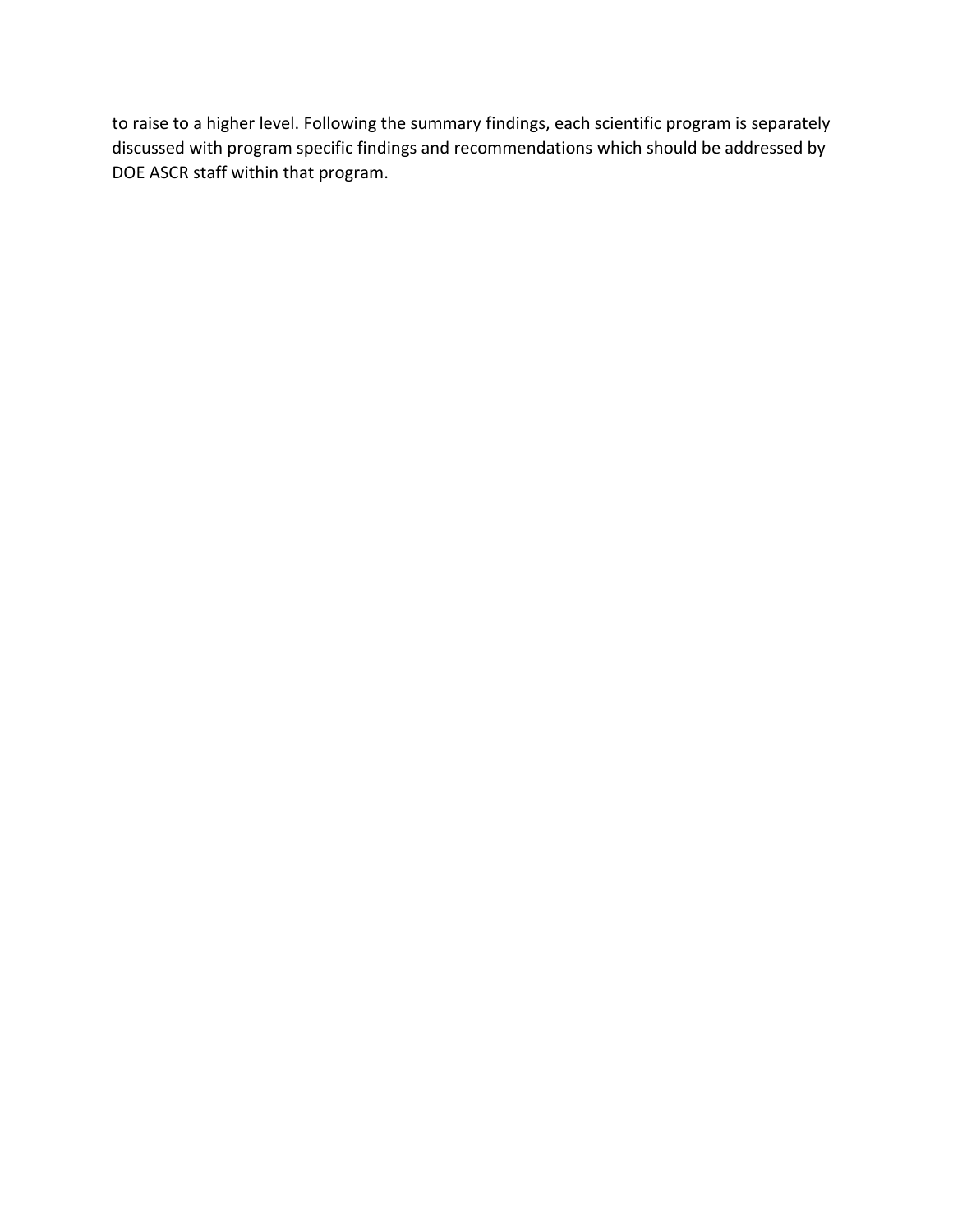## **Advanced Scientific Computing Research Program**

The COV endorses the mission statement of the ASCR Research Office: *The ASCR Research Division underpins DOE's world leadership in scientific computation by supporting research in applied mathematics, computer science, high-performance networks, computational partnerships (SciDAC) and educational programs.*

The overarching recommendation of the COV is for the creation of a strategic plan for the ASCR Research Division and its programs. Within each research area, ASCR has dedicated program staff, resources, materials, and information to support robust research in the critical areas of applied mathematics, computer science and computational partnerships. While each scientific domain has made great strides in the years covered by the COV review, and even beyond those years, the ASCR Research Office would benefit from an overall office wide strategic plan. A strategic plan will allow the ASCR office to not only plan for new scientific opportunities but also to address critical needs in management, review, and operational goals. The COV recognizes that strategic plans need to be living documents, with a finite lifetime, and that address agency priorities in a timely manner.

The COV observed that during the period covered by the review some program areas saw a higher than expected turnover of program managers. This raises a concern about long term programmatic stability and scientific direction. Fields of science benefit from DOE institutional memory as well as continuity of processes. A strategic plan could address how the ASCR office will handle recruitment, hiring, and retention of scientific staff as well as propose unifying principles or goals for processes and management.

While the ASCR office has specific programmatic research in applied mathematics, computer science and SciDAC computational partnerships, there are a few research programs, including the EXPRESS and Early Career Research Program (ECRP), that span the all of the missions areas of the ASCR office. Therefore, the COV would like to highlight these cross-cutting programs.

In 2014, the ASCR Office established a new program on *Exploratory Research for Enabling Extreme-Scale Science (EXPRESS)*. This program was intended to provide seed levels of funding for high-risk projects of two years in length. Solicitations were sent out in FY 14 and continued in FY 15. The first year of this solicitation resulted in 11 proposals being submitted to the ASCR Office, resulting in two awards, and 7 proposals were submitted in FY 15, resulting in one award. All of these proposals were evaluated using mail reviews. The committee is supportive of the EXPRESS program and would like to see this program expanded. In addition, efforts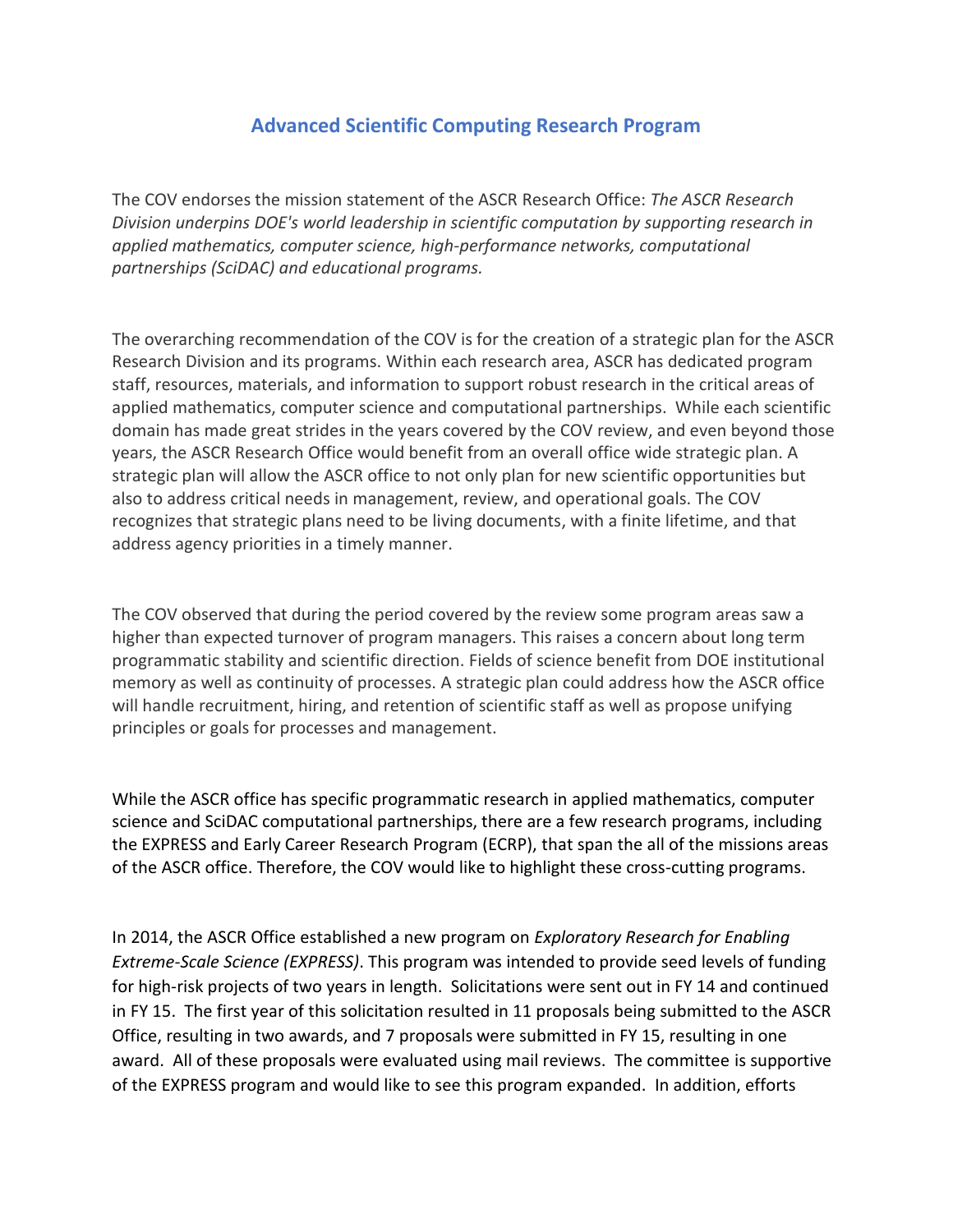should be made to advertise EXPRESS more broadly within the community to garner the strongest possible submissions and to enhance the variety of topics.

The Early Career Research Program is critical for the development of the next generation of leaders in the fields of Applied Mathematics and Computer Science. The ASCR Office received 54 proposals in FY12, 64 proposals in FY14, and 40 proposals in FY15. The proposals were evaluated using panels, which were convened in Washington, DC. ASCR Program Managers recommended three awards in FY 12, three awards in FY14, and two awards in FY15.

In addition to these specific programs, the DOE ASCR office accepts unsolicited proposals. These proposals are initiated by "white papers" submitted by interested researchers. However, funding of unsolicited proposals is contingent on available funds within a given fiscal year. The risk to this *ad hoc* process is that exploratory research is coupled with yearly discretionary budgets and **not coupled** to strategic scientific directions of importance to the ASCR office. In recent years, the result of flat or decreasing budgets has resulted in a noticeable decrease in funding of unsolicited proposals from one year to the next.

Finally, the Committee felt that PAMS is an important new tool for helping program managers evaluate and process annual progress reports. It would be helpful for the DOE national laboratories to use PAMS to document ongoing activities and outcomes from their funded research projects.

### **Summary Findings and Recommendations:**

- The COV recommends that new programs like EXPRESS, which emphasize short term, high-risk projects, be advertised more broadly and with increased available funds, to initiate new fields of ASCR-related science.
- The COV recommends that DOE track Early Career Research awardees as a means to build ASCR research communities.
- The COV recommends that the DOE national laboratories be encouraged to use PAMS to document ongoing activities and outcomes from funded projects.
- The COV recommends that implementation of pre-proposals into PAMS be considered as a means to document and archive information about the decision-making process.
- The COV recommends that ASCR develop a consistent process for evaluating and tracking pre-proposals.
- Given the breadth of the research portfolio, the COV recommends that program managers be given the opportunity to attend a wider range of professional meetings.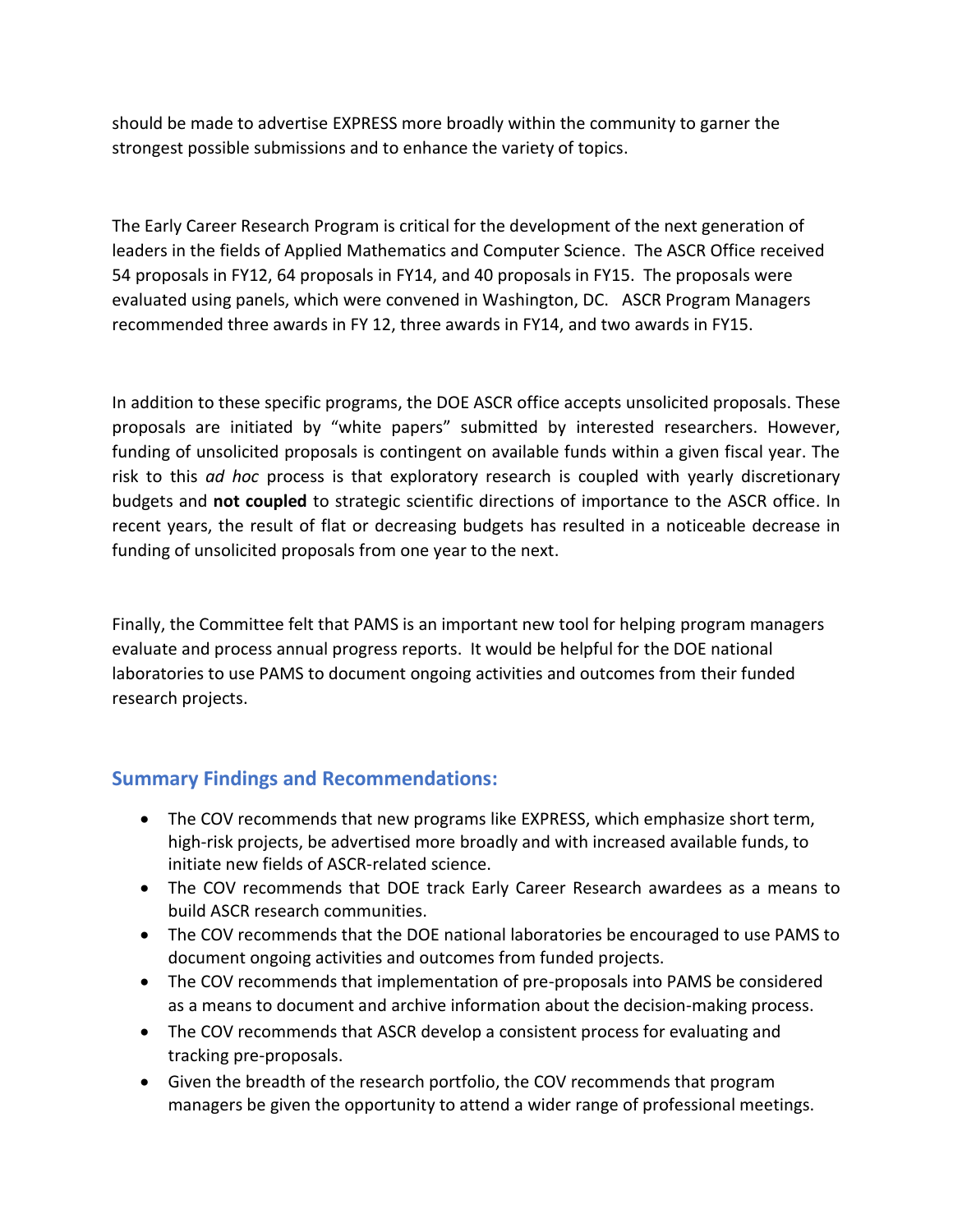Attendance at meetings is an effective and efficient way to monitor ongoing projects and assess how sponsored work is being perceived by the research community.

- The COV encourages ASCR to develop strategies for the hiring and retention of experienced scientific program managers.
- Given the rapid and changing landscape of scientific areas that ASCR covers, the COV encourages ASCR to develop a five-year strategic plan. With a strategic plan, the advanced scientific computing research program is in a better position to maintain its vitality; without it, ASCR runs the risk of becoming reactive.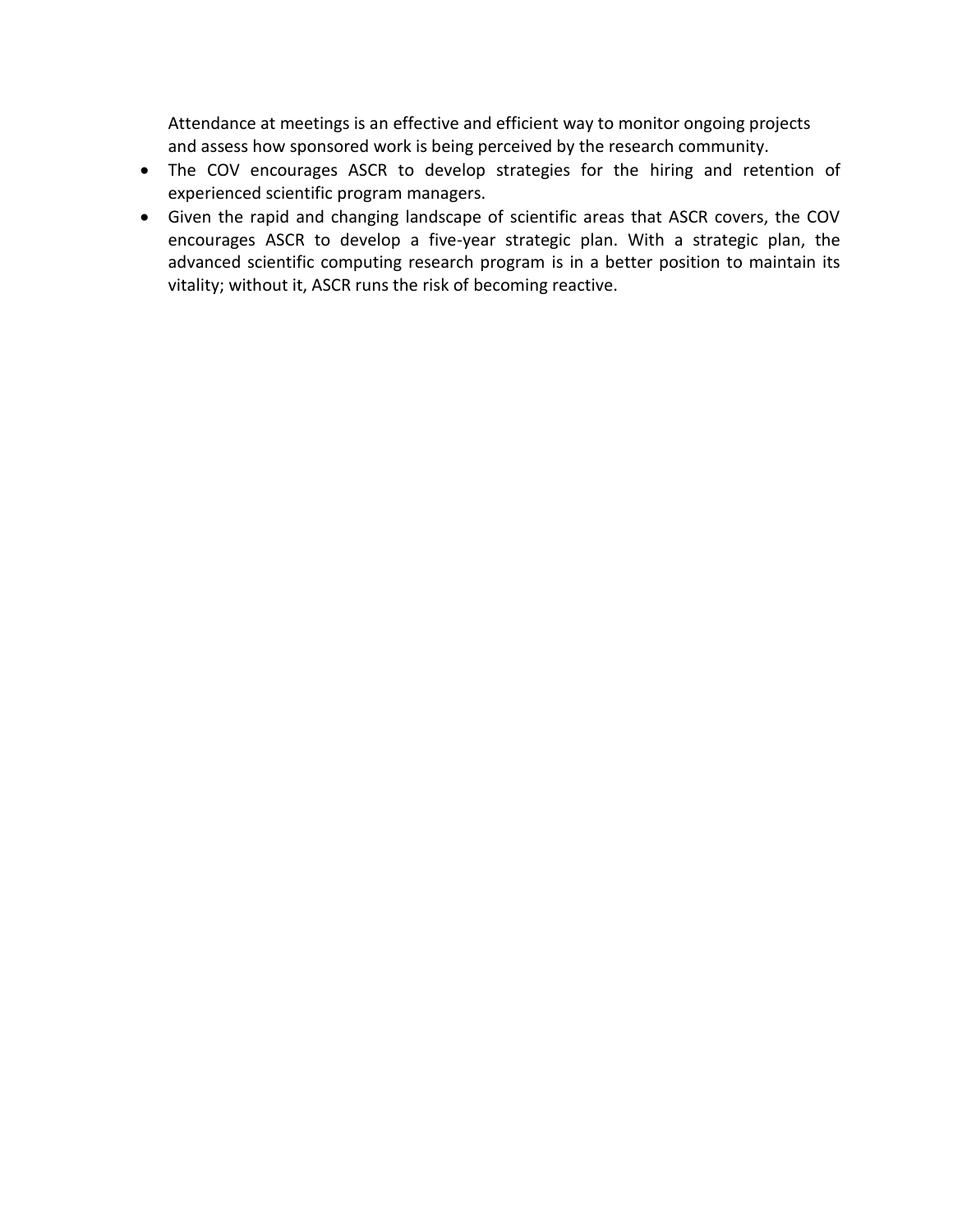## **Applied Mathematics**

The Applied Mathematics program in ASCR has a long history and focuses on mathematical research and software that impact the future of high-performance computing. The program supports research on vital areas important to creating and improving algorithms including numerical methods for solving ordinary and partial differential equations, computational meshing, numerical methods for solving linear and nonlinear equations, optimization, multiscale computing, multiphysics computations and mathematical software and libraries.

### **Efficacy and Quality of the Program's Processes**

**1a) Processes to solicit, review, recommend, and document proposal actions**

### **Targeted Solicitations (UQ, Data Science, EXPRESS)**

In 2013, the ASCR Office issued two targeted solicitations for basic mathematical, statistical, and computational research on "*Uncertainty Quantification Methodologies for Enabling Extreme-Scale Science*" and "*Mathematical & Statistical Methodologies for DOE Data-Centric Science at Scale.*"

Over 60 pre-applications were received in response to the former solicitation, "*Uncertainty Quantification Methodologies for Enabling Extreme-Scale Science,*" of which 22 were judged to match the objectives of the solicitation. The program managers encouraged the PIs of these 22 pre-applications to submit full proposals. In response, the DOE/ASCR Office received 22 full proposals. The program mangers assembled a panel of 18 reviewers to evaluate these proposals on the basis of the criteria described in the solicitation. Supplemental advice was solicited through one mail review. Based on the evaluations by the reviewers, the program managers recommended awards for six projects at \$5M per year for three years each. The awarded projects involved teams of researchers from DOE labs and universities. The review process was fully documented, and the complete documentation entered into PAMS.

Over 100 pre-applications were received in response to the latter solicitation, "*Mathematical & Statistical Methodologies for DOE Data-Centric Science at Scale,*" of which 34 were judged to match the objectives of the solicitation. The program managers encouraged the PIs of these 34 pre-applications to submit full proposals. In response, the DOE/ASCR Office received 29 full proposals. The program managers assembled a panel of 18 reviewers to evaluate these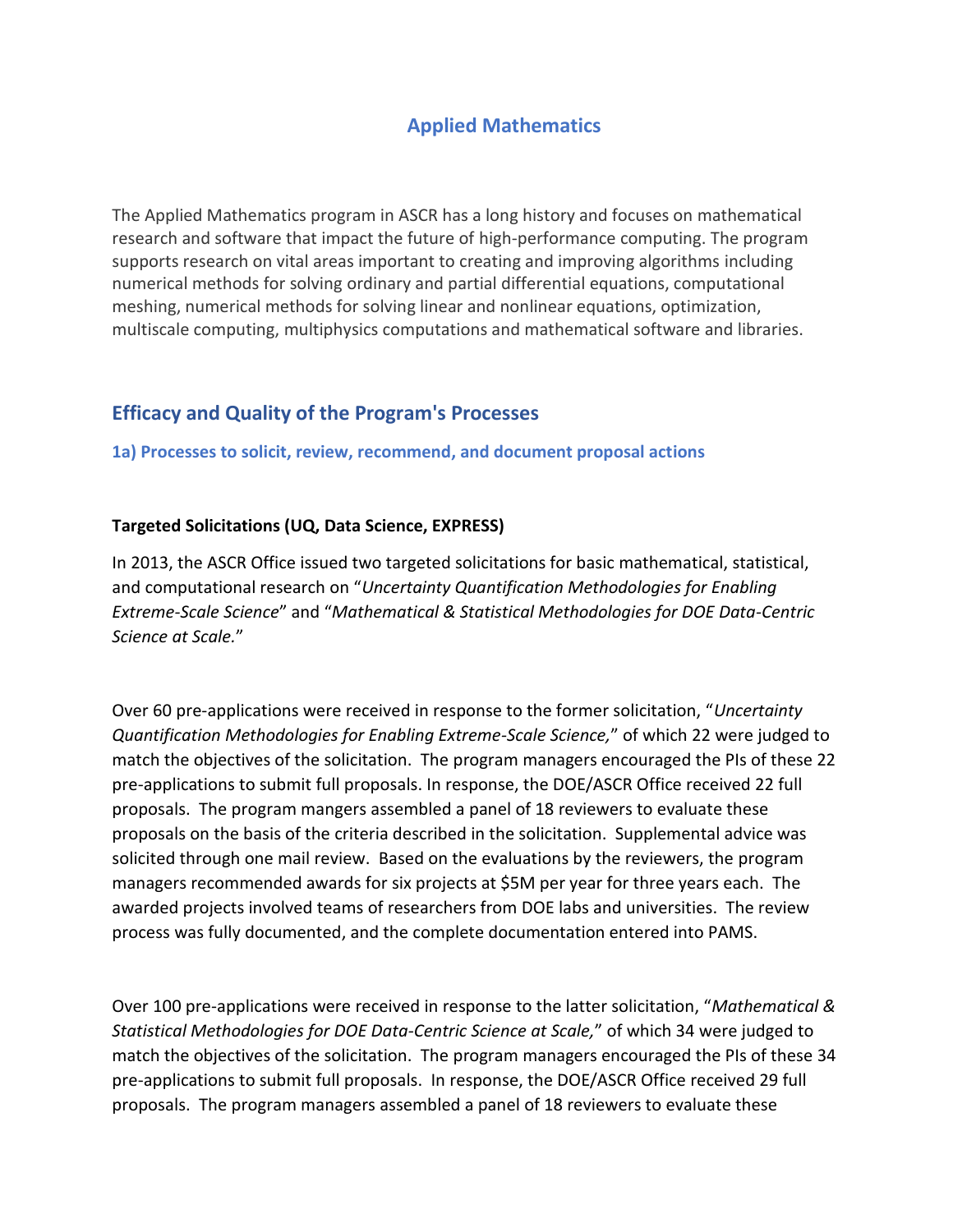proposals on the basis of the criteria described in the solicitation. Based on the evaluations of the reviewers, the program managers recommended awards for six projects at \$3M per year for three years each. The awarded projects involved teams of researchers from DOE laboratories and universities. The review process was fully documented, and the complete documentation entered into PAMS.

The committee notes that with both the Uncertainty Quantification and the Data-Centric solicitations, a large fraction of pre-applications were judged not to address the intent of the solicitation. This may indicate that additional effort needs to be made to make the solicitations clear, particularly for investigators at universities, as to what type of research projects will be supported.

**Overall, the committee was impressed with the quality and depth of the reviews received and the decisions to recommend awards on the basis of the reviews and mission needs.**

### **Base Math Renewal Projects**

The base math funding in the applied mathematics program supports core mathematics activities at the DOE national laboratories. These activities are critical for maintaining the base knowledge necessary for further innovations to meet future computational needs of the DOE Science programs. In FY14, the ASCR Office received proposals for 12 projects, which were evaluated by a panel of 11 reviewers in Washington, DC.

### **Open Solicitation and DOE Lab-Invited Proposal**

Unsolicited proposals from investigators at universities and industry are submitted in response to the ASCR Annual Notice, which is posted on the Office of Science website. In addition, the program managers in the ASCR Office may invite proposals from investigators at DOE labs to fill out the research portfolio and address mission-critical research needs. The ASCR Office received 34 proposals in FY 13, 26 proposals in FY 14, and 25 proposals in FY15. Each of the proposals was evaluated by mail review. This process resulted in 6 awards in FY 13, 13 awards in FY 14, and 8 awards in FY 15.

The committee is supportive of this program, but would like to see additional effort placed on advertising the program within the applied math community. To facilitate the review process, additional clarity should be provided concerning the type of research the program will support.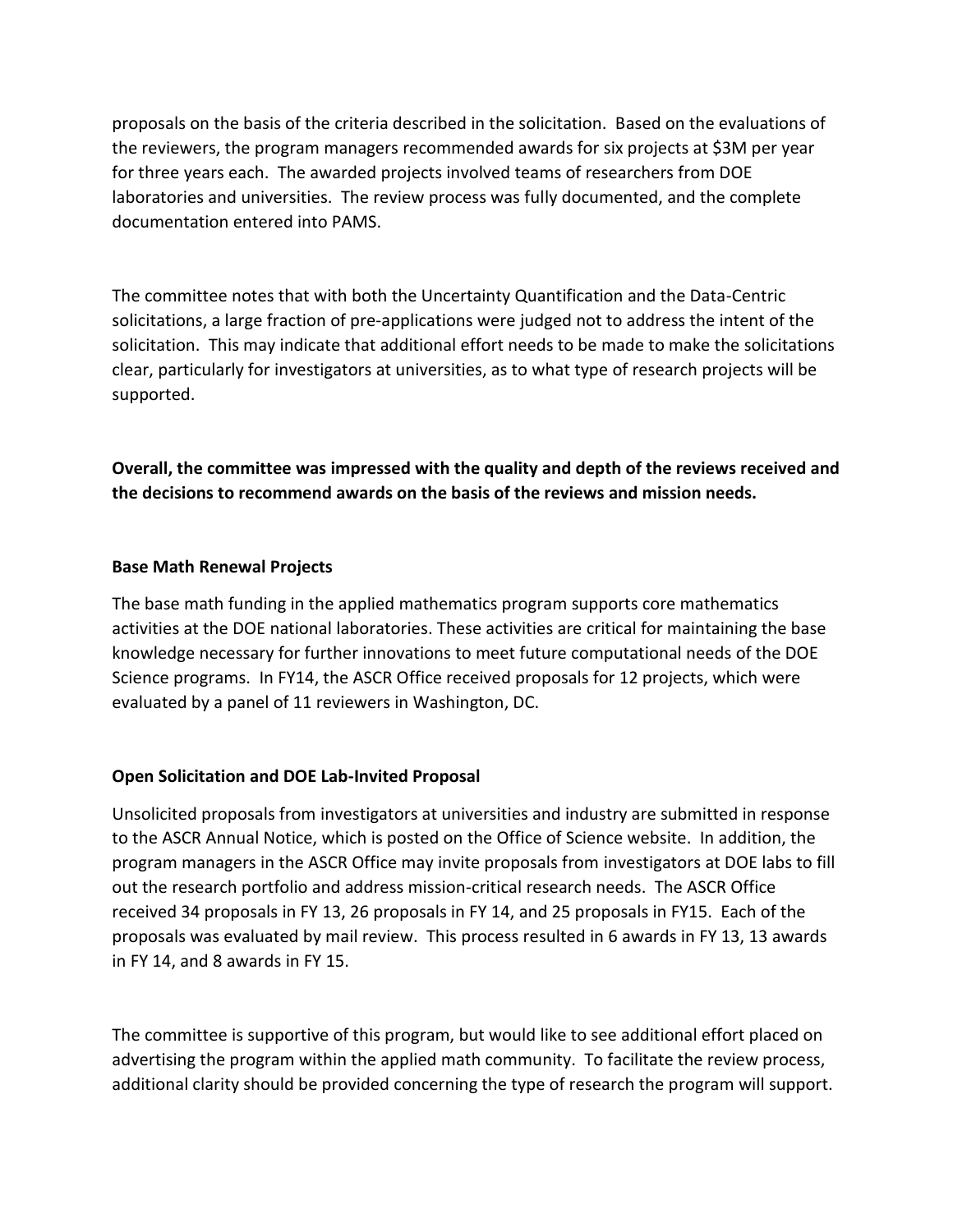#### **Recommendations**

The Committee finds that the applied mathematics program has continued to implement a robust set of procedures for soliciting, reviewing, and recommending proposals for funding. New solicitations have been widely disseminated to the community, and all proposals are reviewed in a timely manner by well-qualified reviewers. Reviews have been well documented within PAMS. The Committee found its initial experience with PAMS to be positive.

 The COV recommends that targeted solicitations in the applied mathematics program be advertised more broadly to the community. The solicitations should also make it clear what type of work the program will support.

#### **1b) Processes to monitor active awards, projects, and programs**

The applied mathematics program managers use a range of activities to monitor active projects and programs. These include review of annual progress reports and site visits. The applied mathematics program also has an annual PI meeting that is attended by over 200 researchers, post-doctoral fellows, and graduate students.

Program managers attend one conference each year in the field of applied mathematics. The committee felt that, given the current breadth of the program, it would be very helpful for program managers to attend a much wider range of scientific conferences. This would help to monitor ongoing projects and give program managers a better sense of how DOE sponsored research is received by the community.

**Overall, the Committee felt that program managers, given their limited resources, do an excellent job monitoring active projects and programs.** One suggestion that was raised during discussions of the overall program was that early career awardees should be tracked to see whether or not they are subsequently responding to new solicitations. These awardees represent new investigators in the program, and their ability to acquire follow-up support would indicate a healthy rejuvenation and a potential increase of the breadth of the program.

#### **Recommendations**

• The COV recommends that the applied mathematics program encourage early career awardees to respond to subsequent solicitations.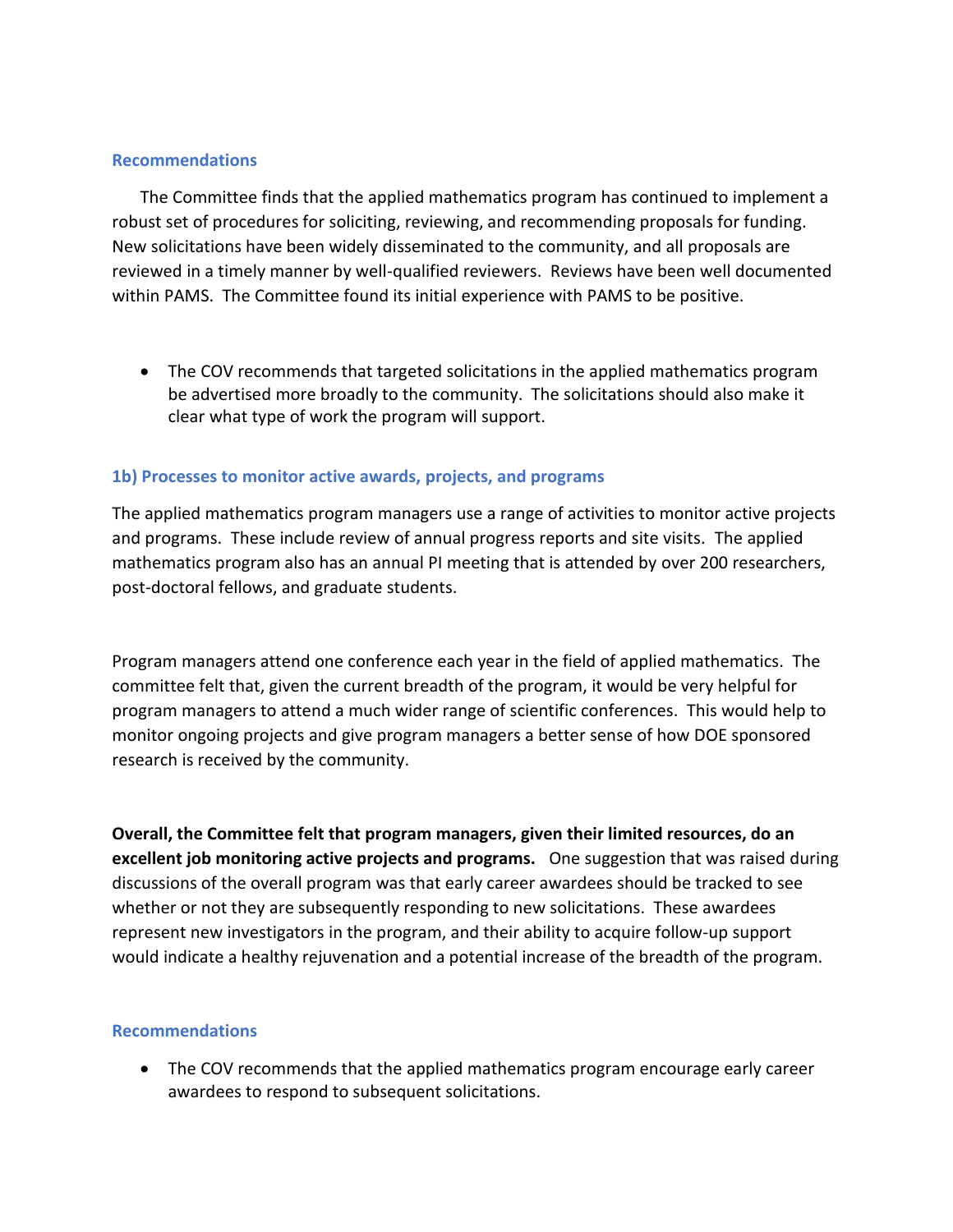### **Effect of the Award Process on Portfolios**

### **2a) The breadth and depth of portfolio elements**

Given the boundaries defined by the DOE mission, the overall breadth and depth of the Applied Mathematics portfolio is superb. The programs on "*Uncertainty Quantification Methodologies for Enabling Extreme-Scale Science*" and "*Mathematical & Statistical Methodologies for DOE Data-Centric Science at Scale*" initiated in 2013 are designed to enable extreme scale computing mission. These programs are excellent.

The quality of the six funded projects on "*Uncertainty Quantification Methodologies for Enabling Extreme-Scale Science*" is uniformly strong and involves research ranging from the mathematical foundations to specific computational algorithms. The quality of the six funded projects on "*Mathematical & Statistical Methodologies for DOE Data-Centric Science at Scale*" are highly interdisciplinary with teams that include world class researchers.

### **Recommendations**

- Although the depth of the applied mathematics research program is excellent and the investigators on funded projects are first-class mathematicians, the COV recommends that the program seriously consider extending the breadth of its programs by seeking to cover a broader spectrum of topics and supporting a corresponding increase of scientific and technical expertise.
- The COV recommends that the program accommodate new and emerging areas of research in applied mathematics not specifically tied to extreme-scale computing.

### **2b) Anticipating and addressing emerging challenges**

The DOE "*Early Career Research Program*" (ECRP) supports the development of outstanding scientists early in their careers and stimulates research careers in the disciplines supported by the DOE Office of Science. This program is essential to ensure success of future ASCR research programs.

The "*Exploratory Research for Extreme-Scale Science (EXPRESS*)" program is an important mechanism to identify new areas and to broaden the existing applied mathematics portfolio. Overall, the breadth is good, given the limited budget and the focus on extreme-scale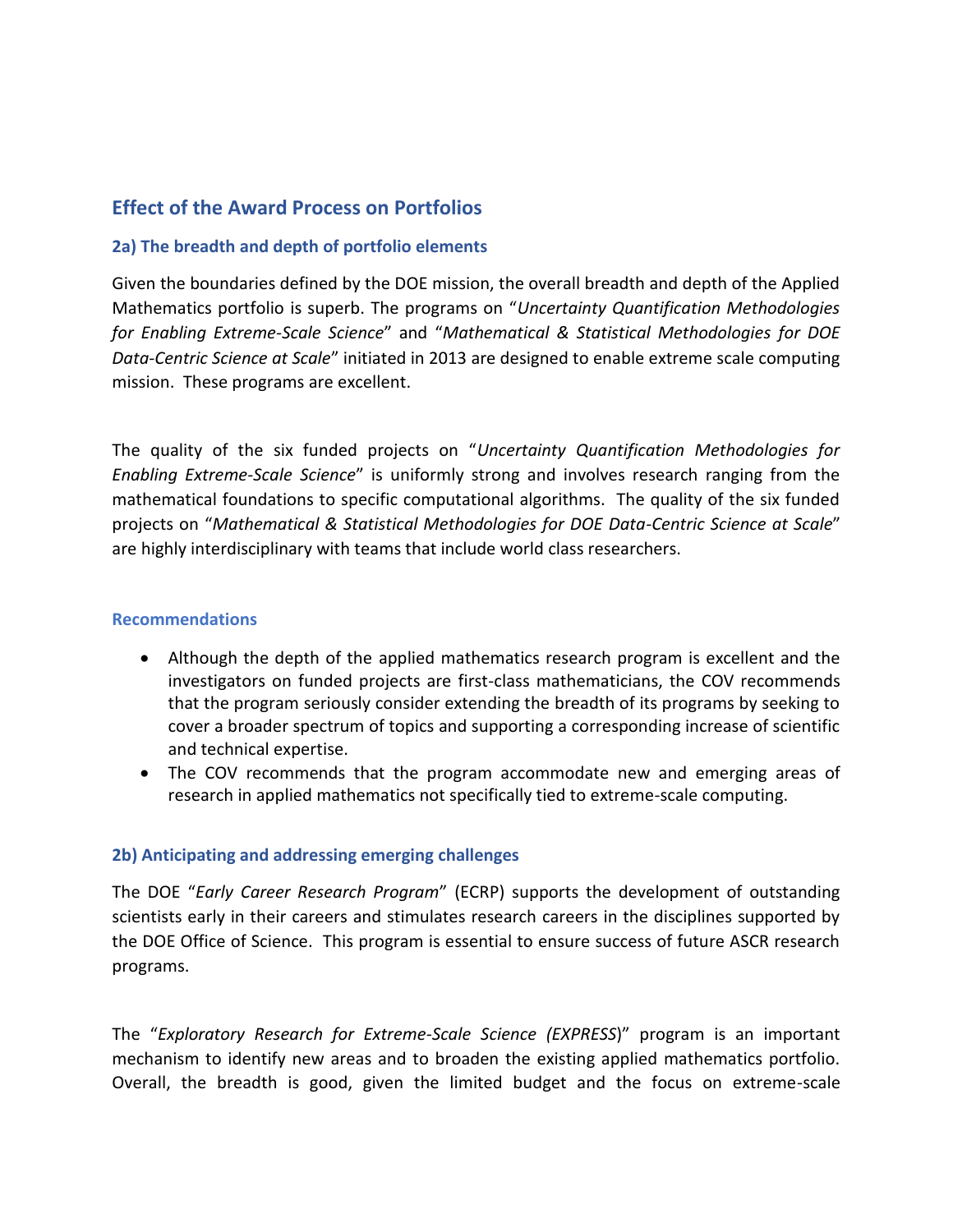computing. The three projects funded by this program are already having an impact on the program and have resulted in new areas of research that are relevant to the DOE mission.

### **Recommendation**

- The EXPRESS program brought new ideas and people into the DOE Applied Mathematics program. This program should be continued and expanded if possible.
- The DOE should provide sufficient travel support for the program managers to attend multiple professional conferences. This allows the program managers to remain at the leading edge of the technical developments and provides an economic mechanism for the DOE staff to talk with several existing investigators during one trip.
- Workshops and panels are very effective mechanisms to identify challenges and the emerging areas required to develop programmatic responses to support future DOE missions. These workshops should be continued and expanded.
- Applied mathematics program managers should make regular visits to facilities to identify needs of the scientific community and to anticipate future opportunities in mathematics.
- The Applied Mathematics program managers should continue and expand efforts to interact with the application offices. The work with EDER produced several successful activities and there are opportunities for additional interactions with EERE.

### **2c) The national and international standing of the portfolio elements**

The applied mathematics program enjoys an excellent standing in the scientific research community. The ASCR office has a long and enviable record of supporting strong research programs in applied and computational mathematics, going back more than 50 years (if we include its predecessors in DOE). The COV commends the office and its program managers for this commitment to long-term basic research, especially in times of significant pressures on the budget. The applied mathematics program is recognized worldwide for its contributions to the advancement of science and engineering. It stands out as a successful model for transferring fundamental concepts and results from mathematics into algorithms and software that have been incorporated in the infrastructure for high-performance computing.

Several examples of initiatives taken by the DOE/ASCR applied mathematics program (or its predecessors) that have contributed to its reputation of excellence are worth mentioning:

- Early research in numerical linear algebra and optimization has been incorporated into commercial software products like Matlab, which are the workhorses of numerical simulations in science and engineering.
- More recently, the applied mathematics program has taken the lead in promoting research in two important research areas, namely uncertainty quantification and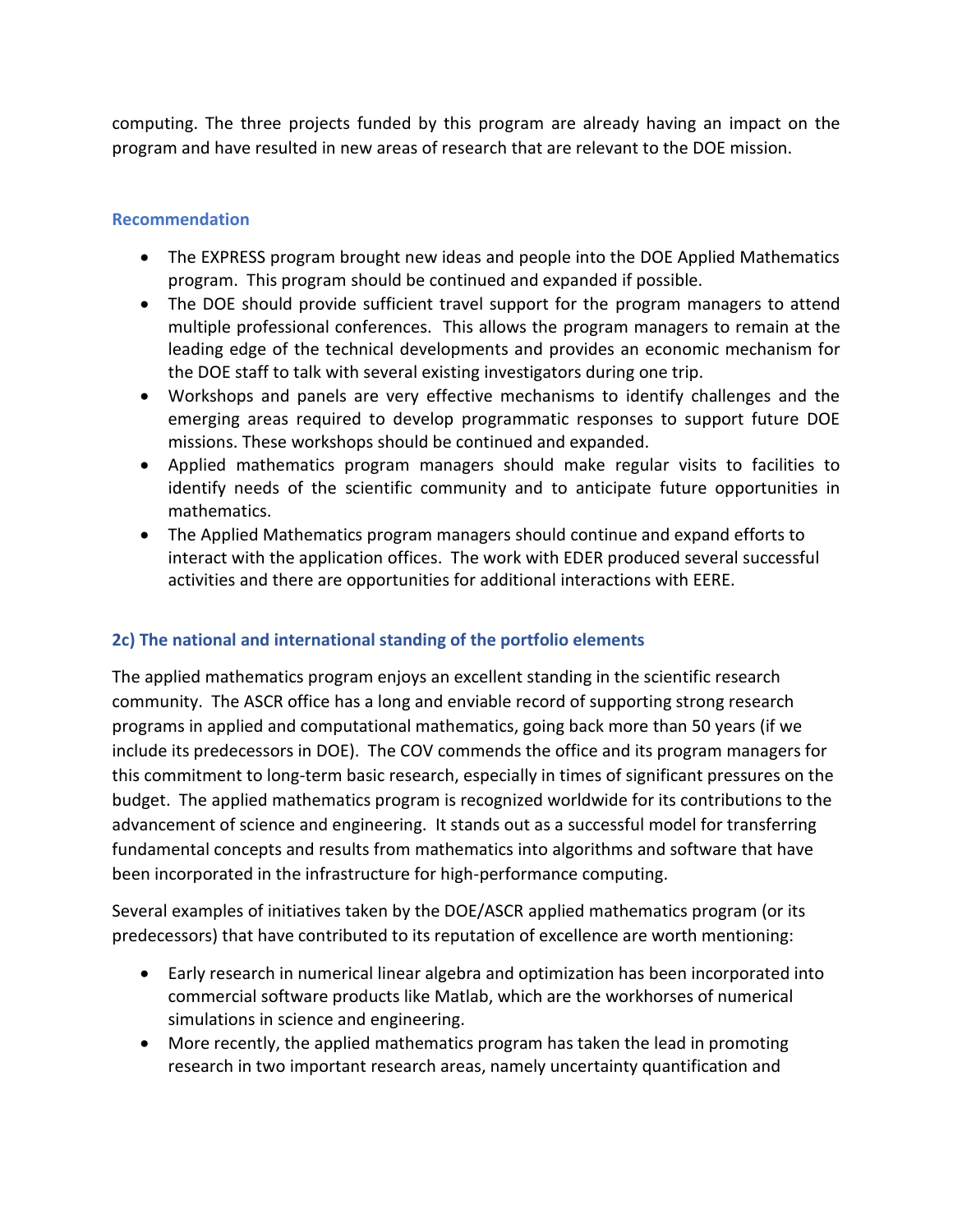algorithm development for multiscale problems. The results of these efforts are being integrated in application disciplines in the physical, life, and social sciences.

- In the timeframe under review, the applied mathematics program, anticipating the needs of the DOE users community, has undertaken significant initiatives to rethink the design of algorithms to take advantage of the exascale computing architectures of the future.
- New challenges will arise for the research program as increasing volumes of data are being generated and machine learning is taking its place as an instrument of exploration in science. The program is in the process of developing strategies to meet these new challenges.

The COV envisions an exciting future for the applied mathematics program and is confident that the program will continue to advance the state of the art of scientific computing through innovative ideas and techniques. The reputation of the ASCR applied mathematics program enhances its ability to connect with application scientists, both nationally and internationally, to engage in large research projects addressing issues of global importance. A good example is the CAMERA project (Center for Advanced Mathematics for Energy Research Applications, PI Sethian), which was set up during the reporting period to analyze challenges emerging at national and international light source facilities. This project counts about 30 facilities in the U.S. and abroad among its customers.

The national and international standing of the applied mathematics program is confirmed by several metrics, including the number of publications in peer-reviewed professional journals and conference proceedings, especially those in highly ranked international journals and proceedings of international conferences; invited presentations by investigators at meetings of professional societies; prizes awarded for scientific accomplishments; and membership of learned societies. Information provided by the ASCR office indicate that the program supports 10 National Academy of Sciences members, 44 SIAM Fellows, 2 AAAS Fellows, and several winners of prestigious prizes such as the ICIAM Lagrange Prize, the ICIAM Pioneer Prize, and the George B. Dantzig Prize.

Maintaining international leadership in any area of science requires both a long-term commitment and a sustained level of effort. The applied mathematics program office has done a commendable job in the past of maintaining a good balance of a long-term vision for mathematics research and a focus on the DOE mission. Assuming that the office will keep a full complement of program managers, the COV is confident that the program will maintain its leadership position in the applied mathematics community.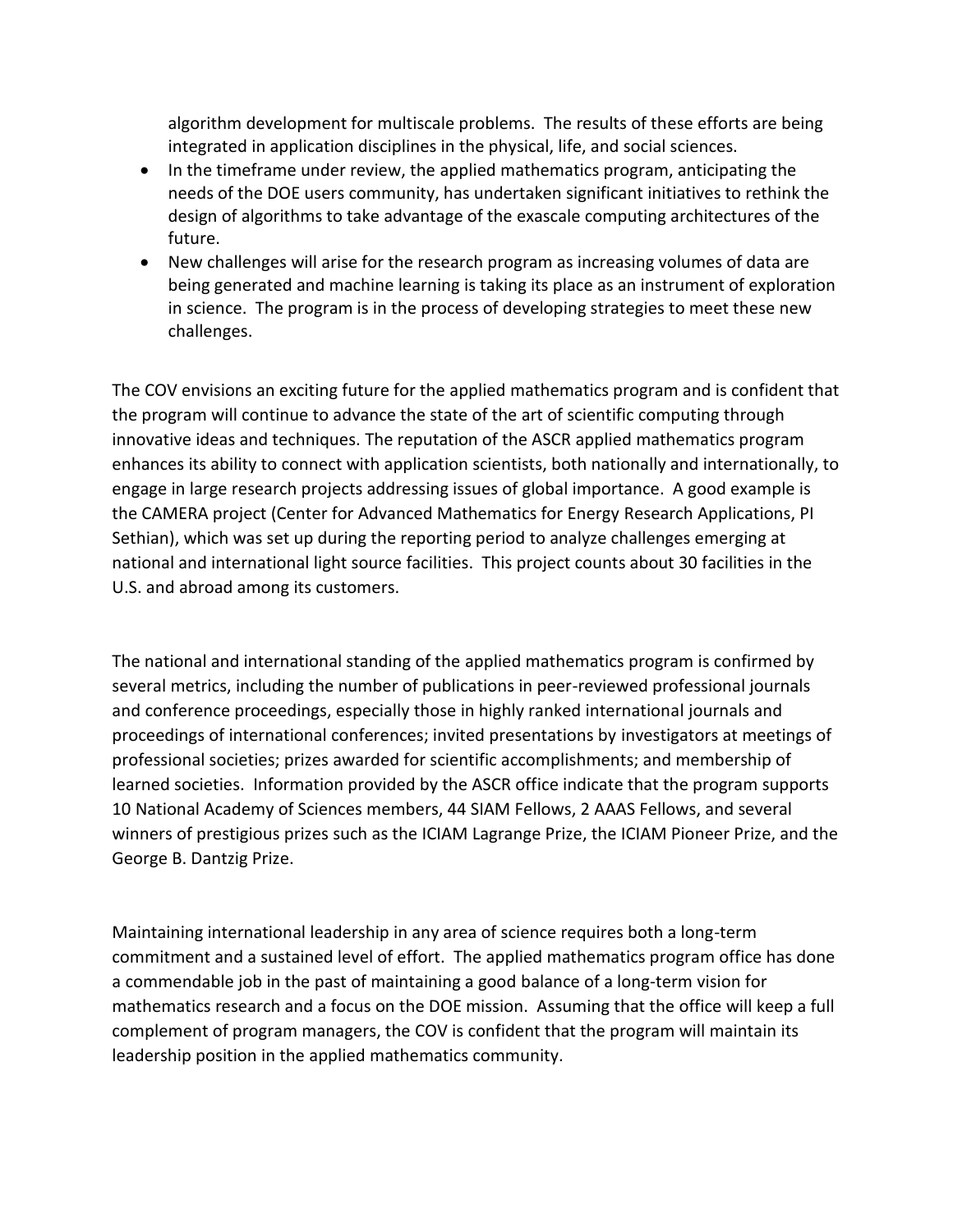## **Recommendations**

No specific recommendations.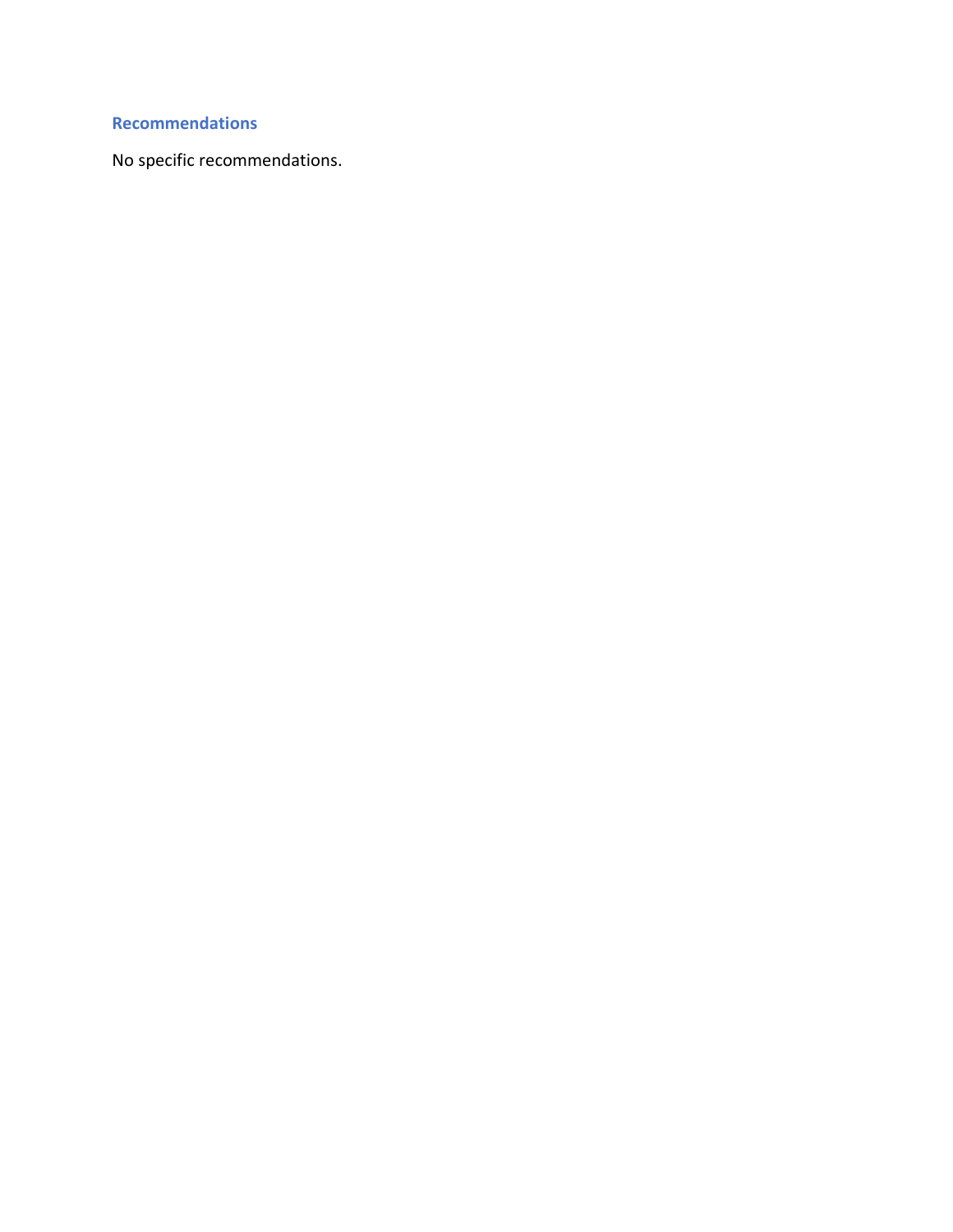## **Computer Science**

The computer science (CS) program in ASCR supports research in utilizing computing at extreme scales and to understand extreme-scale data from both simulations and experiments. The emphasis changes from year to year, as reflected in the language of the Office of Science budget request. During FY 2013-2015, the primary focus of the CS program was on the requirements for the Exascale Computing Initiative, with a growing emphasis on data intensive science.

This program supported research across areas including:

- Application Foundations (specifically, co-design of applications, workflow tools, applications that incorporated novel applied mathematical techniques, and data analytics and visualization tools),
- Application Experiences (an area that includes resiliency, developer productivity and system performance, cyber-security and application integrity), and
- Computing Systems and Systems Engineering

Solicitations included XSTACK, Operating System and Runtime, Data Management, and Visualization, XSTACK renewals, and Resilience. The program also funded early stage research through the EXPRESS solicitation, and early-stage researchers through the Early Career Research Program. A small number of unsolicited proposals were also funded.

The SCR program in general has significant stature within the community, and this was implicitly recognized in DOE being named as one of three (DOE, Department of Defense (DOD) and the National Science Foundation (NSF)) lead agencies for the National Strategic Computing Initiative (NSCI). The program also boasts several highly awarded PIs with stature in the scientific community.

### **Efficacy and Quality of the Program's Processes**

### **1a) Processes to solicit, review, recommend, and document proposal actions**

Based on the presentations and interviews with program officers and management, and on examination of project folders in the Computer Science (CS) program in PAMS, the COV considered the CS program to be generally effective and well managed. For the programs that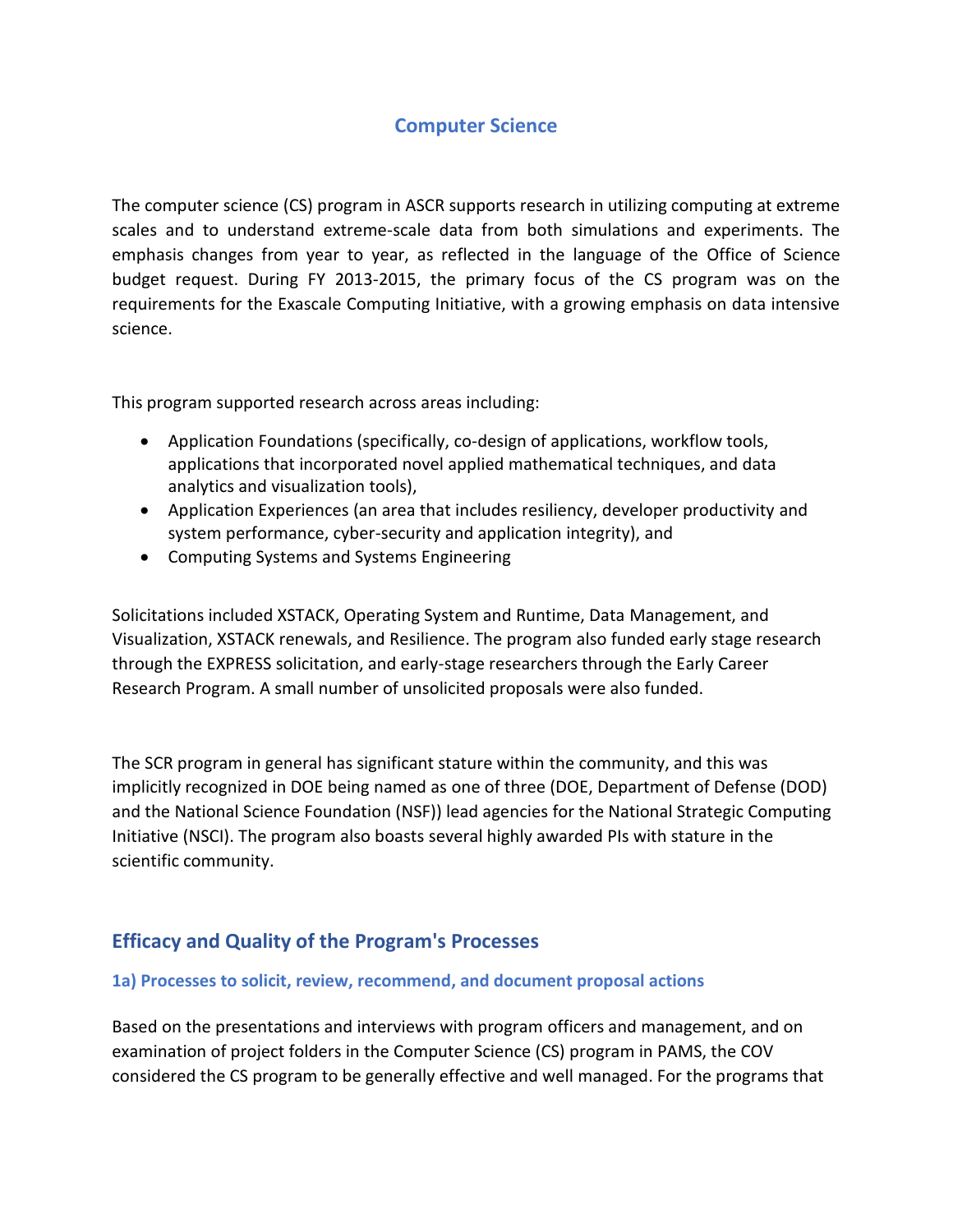had records the solicitation and review processes appeared to be effective and well administered.

The programs appeared to be structured to attract a wide range of proposals. Thus, awards spanned a wide range of topics and levels. For example, in the XSTACK program, awards ranged from domain specific languages, new programming paradigms that used global address spaces, to performance auto-tuning. Similarly, projects in the Scientific Data Management, Analysis and Visualization at Extreme Scale program ranged from an ethnographic study to understand the abstractions scientists use to design their computational experiments (PI Deb Agarwal) to insitu processing of adaptive mesh refinement (AMR) data (PI Maria Sematova).

Solicitations were crafted based on information gathered regarding the direction of the relevant fields gained by avenues such as workshops, program officer attendance at conferences, laboratory only summit workshops, broad DOE-wide initiatives (such as Exascale), and DOE-wide strategic plans. However, solicitations appeared to have no specific review criteria with respect to expected software quality, and software engineering processes (across the SDLC, from requirements analysis to testing).

The reviews were intended to be advisory only. Program managers had considerable (and appropriate) discretion with respect to awards made. For example, at least within the XSTACK program, program officers could choose specific aspects of proposals to be funded.

Lack of representation of under-represented demographics and early-stage investigators within review teams (panels as well as *ad hoc* reviews) appeared to be an ongoing issue. Program officers aimed to have representation of these demographics in review panels equivalent to the representation in the overall researcher population.

The COV notes that one of the awards (randomly sampled from the list of awards provided) was incomplete (as captured in the "Selection Statement"). The COV believes however that as the PAMS system matured in the subsequent years to this review, it is likely correctly capturing data and information. The COV believes that was an early phase of PAMS, which may be resolved its current implementation.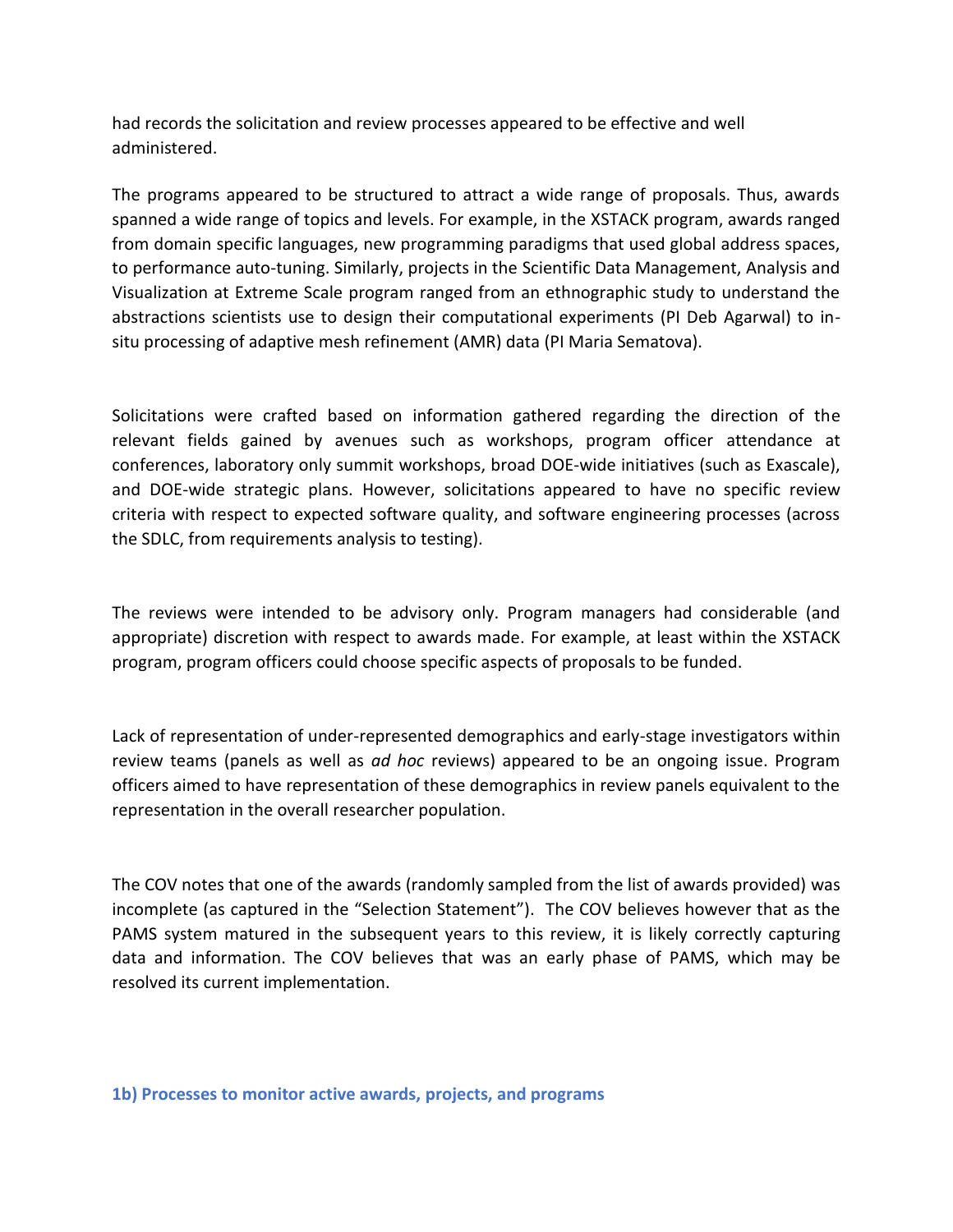The computer science research program managers use generally effective mechanisms, including site visits, meetings, and progress reports, to monitor ongoing awarded projects. Program managers had considerable (and appropriate) discretion with respect to how they managed awards. Thus, larger awards received more oversight than smaller awards. DOE program staff have laid out a clear set of management expectations for PIs to follow. In addition, PIs (likely new PIs) need to be educated regarding these expectations.

The ASCR program managers clearly put an impressive and significant effort into maintaining effective oversight of the current awards. The lack of availability of travel funds appears to impose constraints on program manager to attend conferences or to make programmatic site visits. In fact, the COV had concerns about the many limitations on travel for the ASCR program managers. The ability of these scientific managers to travel to conferences and to research sites hampers the DOE staff's ability to see facilities first hand and to interact with peer researchers and colleagues at valuable conferences.

Impact of the ASCR funded awards in computer science was measured by two broad metrics. Incorporation of the research into production systems was one long-term metric of impact, while shorter term metrics included publications in high-quality venues emerging from the projects. However, the artifacts of projects have been hard to capture. Attempts have been made to create a website with links to these artifacts. The program manager noted that software was typically not preserved by DOE for durations of greater than 5 years, so archival and long-term access to software not was considered an issue. The assumption of not needing software artifacts after 5 years may be something the ASCR program needs to revisit.

The COV also discussed how to take strategic advantage of the EXPRESS program, such as by using these awards to explore new scientific areas, and identify future areas of focus.

Turnover amongst program managers has been significant and is a cause for concern. The COV considered whether there are issues in ASCR that encourages mobility of program managers relative to staying with programs through 2-3 funding cycles and to enhance corporate memory. However, the COV did not have the necessary information to make specific recommendations.

#### **Findings:**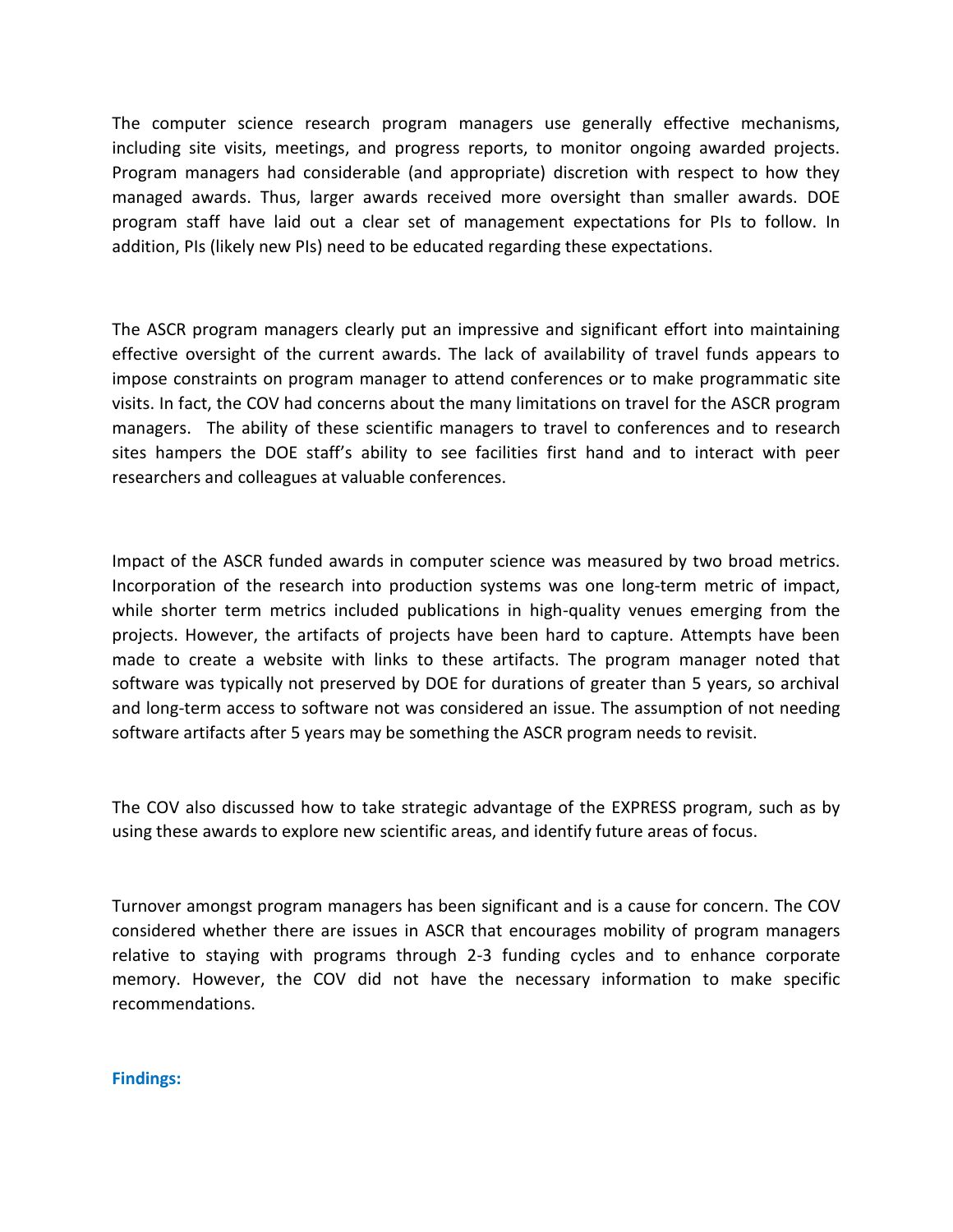- Efficiency of the oversight process: The 2012 COV report wrote: "*The effectiveness of the program managers could be enhanced by considering mechanisms that do not rely on such frequent face to face meetings.*" The COV believes that this comment continues to hold true, in that more effective and efficient oversight mechanisms may be possible.
- Completeness of award documentation: Previous reports have noted that award documentation has become significantly more complete. Program officers are encouraged to continue this improvement.

### **Recommendations:**

- The EXPRESS program was valuable, giving DOE program staff the ability to do what might be described as seedlings – high risk, short duration investigations to see if a topic is ripe for expansion into a full-blown program. Thus, the EXPRESS program and open calls for unsolicited proposals should be explored as strategic tools in the ASCR program toolbox.
- ASCR programs should examine a means of increasing the participation of underrepresented demographics and early-stage PIs in review panels, and potentially in proposals and awards, especially within lead PIs.
- Mitigation strategies for personnel turnover should be explored. The COV encourages ASCR to develop strategies for the recruitment, hiring and retention of trained program managers.

## **Effect of the Award Process on Portfolios**

### **2a) The breadth and depth of portfolio elements**

The COV finds that this is an outstanding program of research, which is defining the landscape of truly big data management, visualization, resilience, and programming, related to emerging exascale architectures.

The CS portfolio has been shaped by taking into account productivity from the point of view of application developers and productivity of the system; how much science it can yield. Success is measured by whether the software is put into use and whether it is having an impact. For example, success can be defined as whether or not the developed software is run at ASCR computing facilities, the user base reached, and demonstrable measurable impact on applications that use them.

Some metrics for scalability on visualization software include statements from application scientists on the value of software. Progress is measured towards environments on which applications have to run (say compression needs to be 1000x, so how much towards that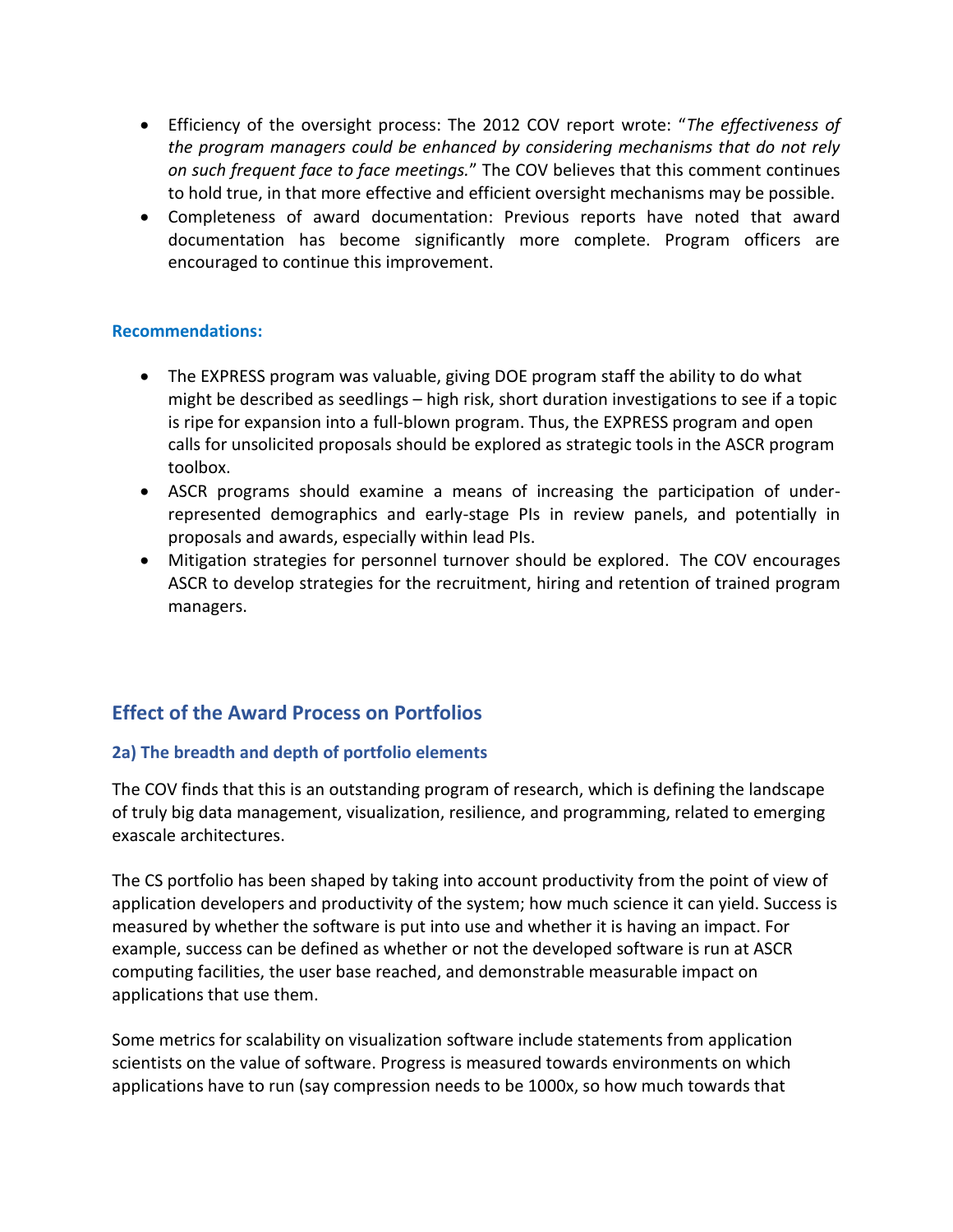goal). With the above in mind, there is already a number of historical success stories (MPI, Adios, VTK/VisIT/ParaView) and many more being incubated in the portfolio.

X-Stack Research Portfolio spanning scalability, energy efficiency, programmability, and portability across future machines. Facilities did not require x-stack programming to be part of the platform acquisition RFP process. Even so, vendors picked up jewels of this portfolio and built it in their software. The research portfolio is targeting closer collaboration with software vendors to have sustained impact.

There were nearly a dozen PI meetings over the three years and different projects to build cross linkages; meetings were fairly frequently (6 months to a year). In general, the COV finds the PI meetings to be useful both for the community of ASCR CS researchers and for the ASCR program staff and allow both to keep abreast of fast moving research directions.

### **Findings:**

 Excellent range of projects addressed - from HCI to systems. With the exception of the EPCR program, it appears that young PIs are under-represented in proposals

### **Recommendations:**

- The COV recommends that ASCR continues to highly value and prioritize basic computer science research to build a foundation for the groundbreaking activities that will be require in the future.
- The ASCR program managers continue diversity consideration (such as geographic diversity, ethnic diversity, gender) to ensure balance for meetings, reviews, and funding decisions for the portfolio.

### **2b) Anticipating and addressing emerging challenges**

In order for ASCR to keep pace with emerging challenges, a number of working sessions were conducted where program managers asked about gap analysis of the researchers' portfolio. The ASCR office also held workshops to bring scientists in a field together to discuss new directions. As an example, briefings were held about the exascale architectures on the machines that were going to be built and then the researchers were asked on how their work needed to change based on those briefings.

The emerging challenge of exascale class systems were considered by the program, including, for example, resilience.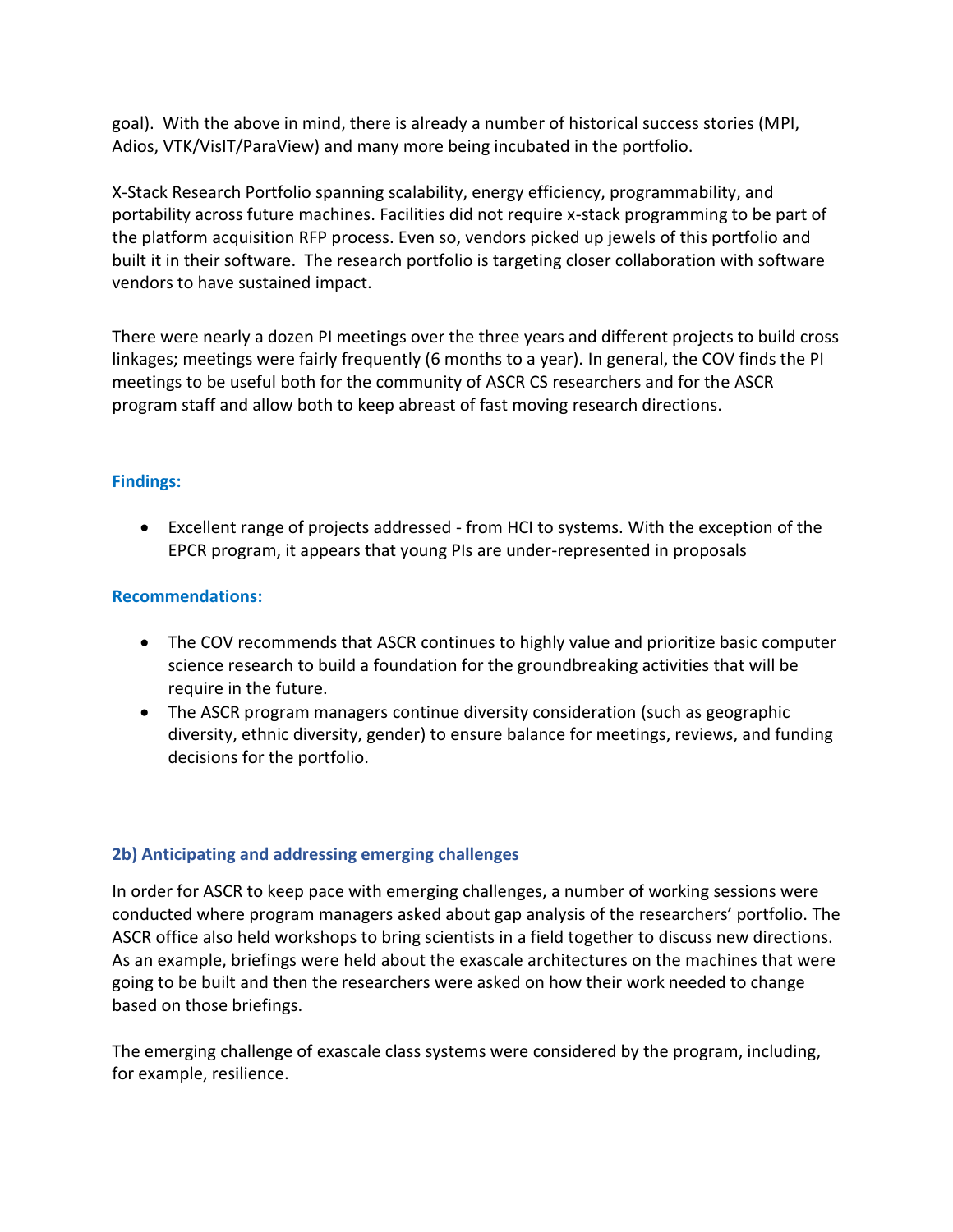Also admirable was the idea of using EXPRESS to solicit new and significant research directions over the horizon. Quantum information sciences is one such area that was identified in this period.

### **Findings**:

 The CS program managers have done a commendable job in the past. There is a need to ensure strong and sustained funding to provide support for basic research.

### **Recommendations**:

- The COV recommends the consideration of using EXPRESS systematically (if possible) to identify new areas of research
- The COV recommends a study of methods and ways to made DOE assets, in particular, software, findable, available and accessible. The DOE CODE repository [\(https://www.osti.gov/doecode/\)](https://www.osti.gov/doecode/) is a good start.

### **2c) The national and international standing of the portfolio elements**

The review of the FY13-FY15 CS program addressed funded programs in the areas of SSIO, X-Stack, Resilience and Scientific Data Management. The COV was told that much of this work was in preparation for getting ready for Exascale. The previous COV report on the CS program included the following recommendations:

*"ASCR should do all that it can to ensure that it receives sufficient funding for the Exascale Initiative for the US to remain internationally competitive. The program should maintain its leadership role in high end computing by continuing to engage with the international community."*

### **Findings:**

Since the last COV report, funding has been identified for the Exascale Computing Project and plans are moving forward with platform procurements to deliver an Exascale capability by 2021.

The COV has observed that national peers for ASCR include the ASC (Advanced Simulation and Computing) program and platform procurements, as well as NSF and their Blue Waters platform. International peers include Europe, Japan and China. In June 2013, China held the #1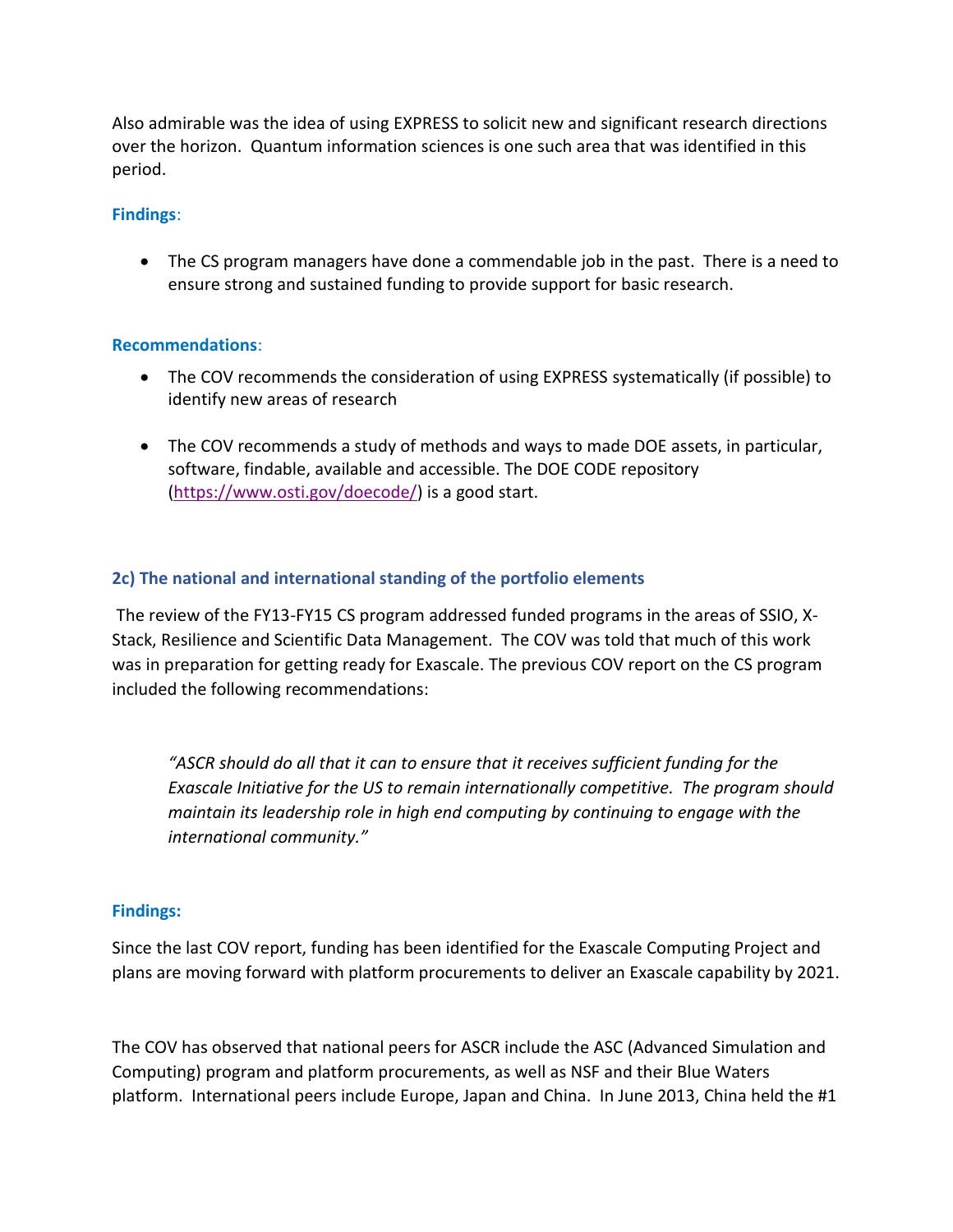position on the Top 500 list and it held that position over the rest of the time period reviewed here. Another measure of leadership is the Gordon Bell Prize (for scientific computing). This prize was awarded to US teams (running on ASC, NSF and private US industry platforms) in 2013, 2014, and 2015. In 2016 and 2017, the prize went to a Chinese team. While it remains important to monitor this prize, the future of supercomputing will surely emphasize many aspects beyond sustained peak FLOPS.

### **Recommendations:**

 ASCR should do all that it can to ensure that it continues to invest in high quality, enabling computer science research to enable U.S. efforts to maintain leadership both nationally and internationally in areas whose impact continues to increase and support DOE missions.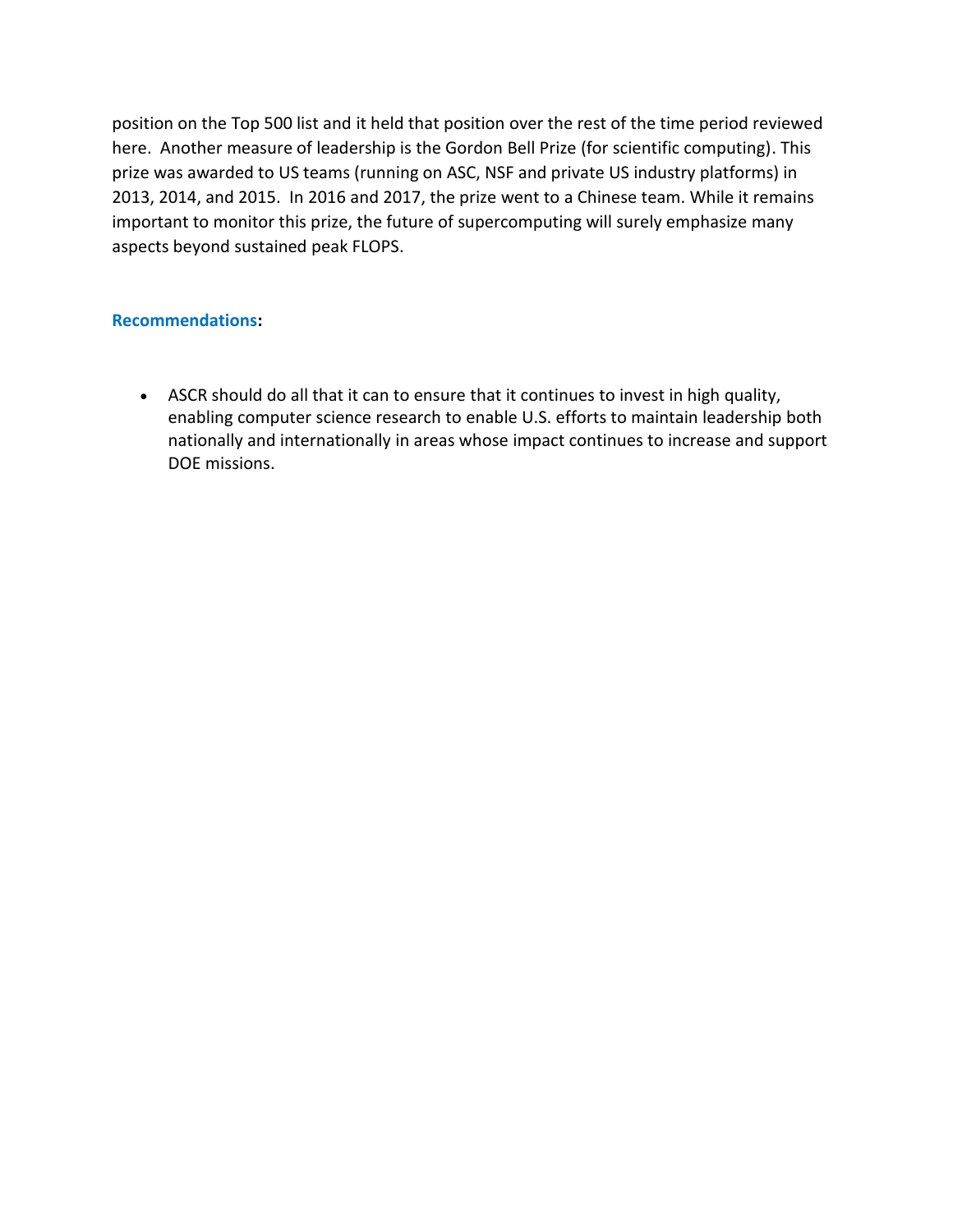## **Computational Partnerships**

Computational partnerships bring together experts from the computer science and applied math programs with domain scientists in order to advance computationally based scientific frontiers. This partnership program (SciDAC), begun in 2001, has become a premier program for the ASCR office. Computational partnerships in ASCR encompasses SciDAC-3 Institutes competed in 2010, SciDAC-3 Partnerships competed in 2012, and Co-Design Centers competed in 2010. The SciDAC program is widely known within the computational sciences communities. The COV finds that SciDAC is highly respected nationally and is highly admired in Europe and in Asia.

### **Efficacy and Quality of the Program's Processes**

### **1a) Processes to solicit, review, recommend, and document proposal actions**

In its 14 years of existence at the end of this review period, SciDAC had assembled a robust and effective procedure to solicit, review, and recommend proposals. The persistence of the SciDAC program has contributed to the stability and continued optimization of the ASCR proposal process. A survey of several proposals and their reviews has supported the committee's evaluation of the proposal handling process as thorough and consistent. The practice of using a pre-proposal or Letter of Intent serves to focus and to limit the number of full proposals that need to be processed, reviewed, and decided upon. This is an important early step in the process.

The long-term service of the program managers (Randall Laviolette and Ceren Susut during this review period) has contributed to the impressive success of SciDAC. This sustained leadership is a welcome attribute of SciDAC that makes it different from other ASCR research programs, where program manager turnover has challenged the stability of planning, execution, and institutional memory. The COV advises that the extended service of program staff will be important for ASCR to successfully carry out its mission.

In order to prepare for the Exascale Computing project, a one-term partnership activity called Co-Design was awarded in 2012.Co-design refers to a computer system design process where scientific problem requirements influence architecture design and technology and constraints inform formulation and design of algorithms and software. In practice, large variations in computer architecture design in order to maximize the effectiveness of a computational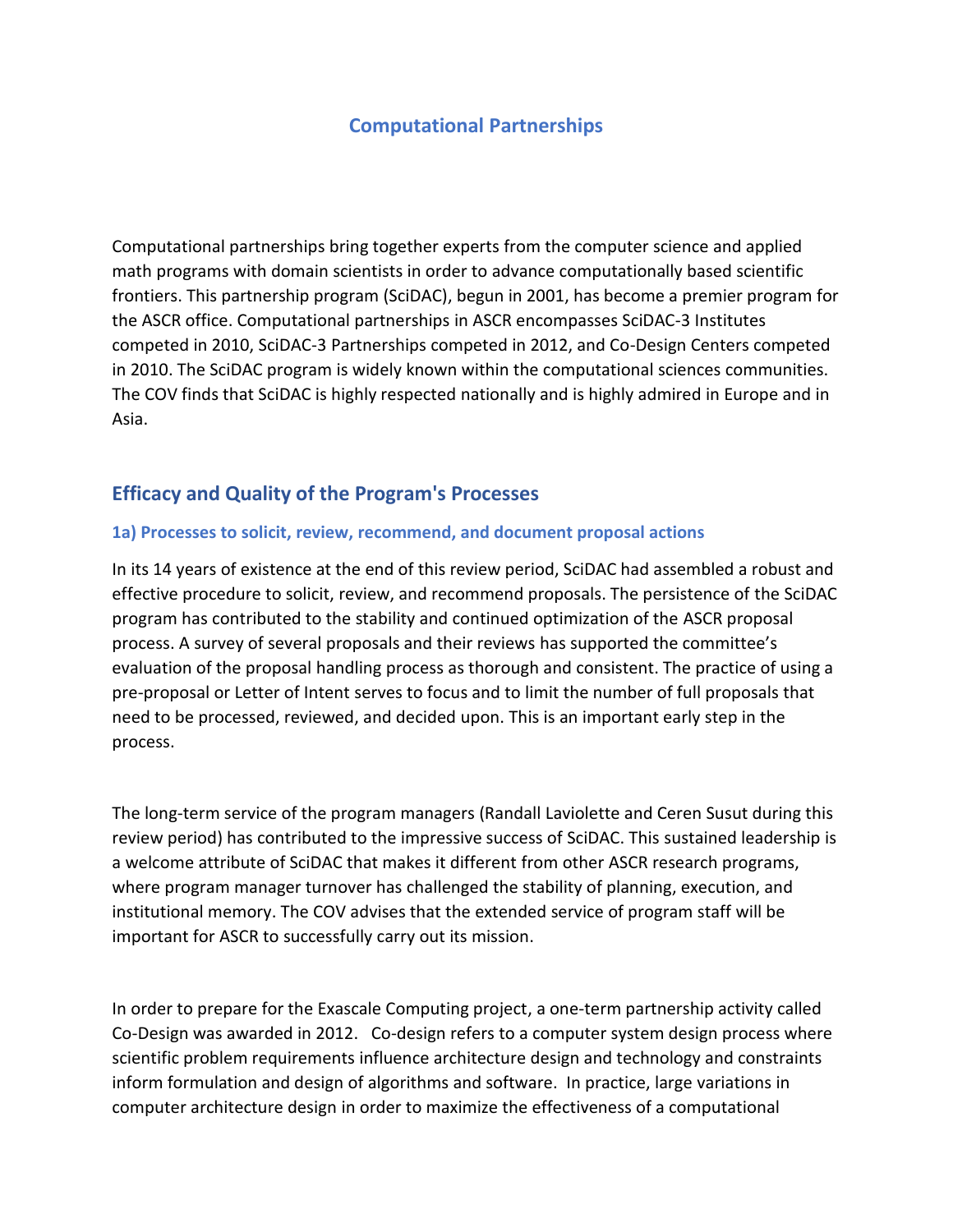platform for a given scientific task might not be an acceptable option for hardware vendors from a business point of view. Thus, there are usually tight limits that a hardware vendor can find acceptable such as adding more memory per node etc. Whatever is designed for the DOE must also be marketable to a fraction of the business community. With respect to software, in order for legacy codes, which are very important in many parts of scientific computation for the government, to be adapted to a new architecture in a timely fashion it is advantageous for the scientific programmer if each generation of hardware has some common features with previous generations. If the jump from a given generation of hardware to a new generation is too radical then the time required to adapt or rewrite legacy codes to the point where they are robust and reliable can become a significant fraction of the hardware's lifetime, i.e., if a platform has a 3 year lifetime and it takes 1.5 years for a legacy code to become robust then there is very little net benefit for the computational science. To ensure that future architectures are well-suited for DOE target applications and that major DOE scientific problems can take advantage of the emerging computer architectures, major ongoing research and development centers of computational science need to be formally engaged in the hardware, software, numerical methods, algorithms, and applications co-design process. Co-design methodology requires the combined expertise of vendors, hardware architects, system software developers, domain scientists, computer scientists, and applied mathematicians working together to make informed decisions about features and tradeoffs in the design of the hardware, software, and underlying algorithms.

#### *Recommendations*

No specific recommendations.

#### **1b) Processes to monitor active awards, projects, and programs**

Monitoring practices across the ASCR programs seem to vary noticeably. On one hand, flexibility in monitoring conforms with best practices if consistency is considered as well. Flexibility in ASCR is appropriate, considering that the computer science and applied math programs are focused in discipline, whereas computational partnerships is intentional and profoundly interdisciplinary.

Project monitoring across ASCR and computational partnerships consist of several requirements and activities. Most prominent are the annual and final reports which are collected in PAMS. These progress reports include important measures of success such as publications, software releases, patents, etc., and are listed with appropriate citations; descriptions of progress, impact, changes in directions, and immediate future plans. PAMS is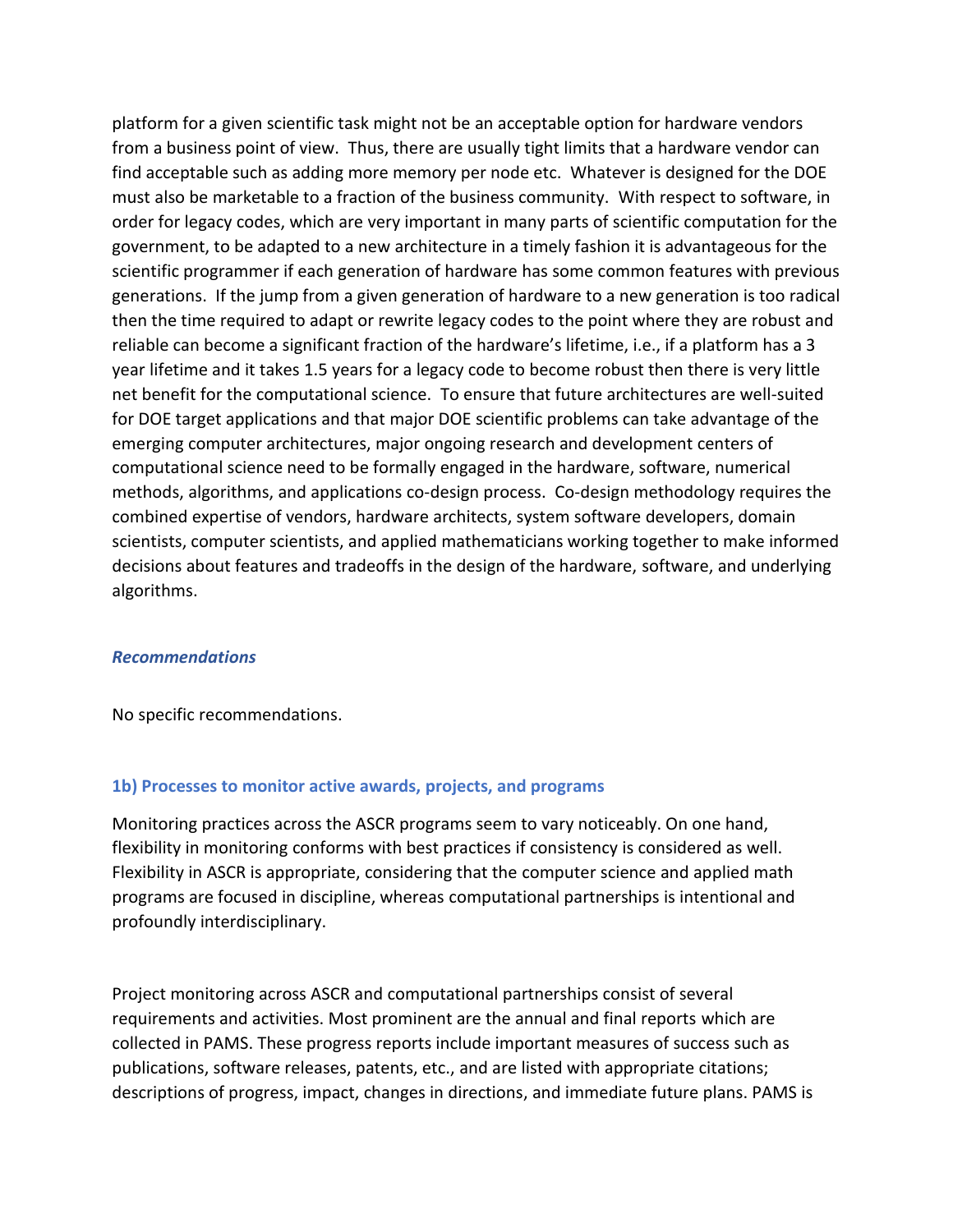viewed positively by the community and by this COV. In some cases, mid-term reviews were also conducted.

The COV notes that program managers are proactive in soliciting feedback from the investigators, a prominent example being the highlight slides that provides research advances and their impact for a science-literate but non-expert viewer. Quadcharts of the project are expected and should be updated annually by the PIs or program staff. For SciDAC partnerships, some program managers conduct substantive mid-year reviews. However, this is not uniformly the case in all partnership programs. In addition, websites are required although flexibility in presentation of project activities and progress is allowed. These activities are all representative of best practices in monitoring government sponsored research.

The COV believes that program managers should meet with investigators on a regular basis as a crucial aspect of project monitoring that will also contribute to a closer awareness of new directions as well as planting seeds for future programs. The severe restrictions on travel of program managers to conferences and for program specific site visits greatly hinder crucial avenues of scientific monitoring of awardees research, scientific advances, and emerging areas. Attendance at a conference results in (i) learning first-hand of the latest developments in the field from presentations and posters, and the conversation that can follow, and (ii) one-on-one meetings with PIs for real conversations that provide the flavor and intensity of a project that complements the more formal monitoring. Personal visits to the PIs' institutions, and meetings with group members and visits to group facilities, provides feedback and input that cannot be obtained via any other route. ASCR and DOE should continue to make this case whenever and wherever it may be heard and finally heeded.

In terms of more conventional modes of monitoring, ASCR program managers should collect quantitative data on programs. Such data could include numbers of scientific publications, and in what sort of journals (high visibility, high impact, archival) have resulted from the funded work. Similarly, information could be collected for invited talks at major conferences. The COV would like ASCR to quantify how the office evaluates success within its programs. Are highlight slides provided by PIs enough and can their impact be quantified or at least described? These sorts of self-reflective measures of success will enable the DOE ASCR office to not only be reactive to request for success metrics but to also become more proactive in monitoring its own programs and projects. This is particularly acute in a partnership program such as SciDAC where stakeholders are not only in the ASCR mission areas but also in the partner offices as well.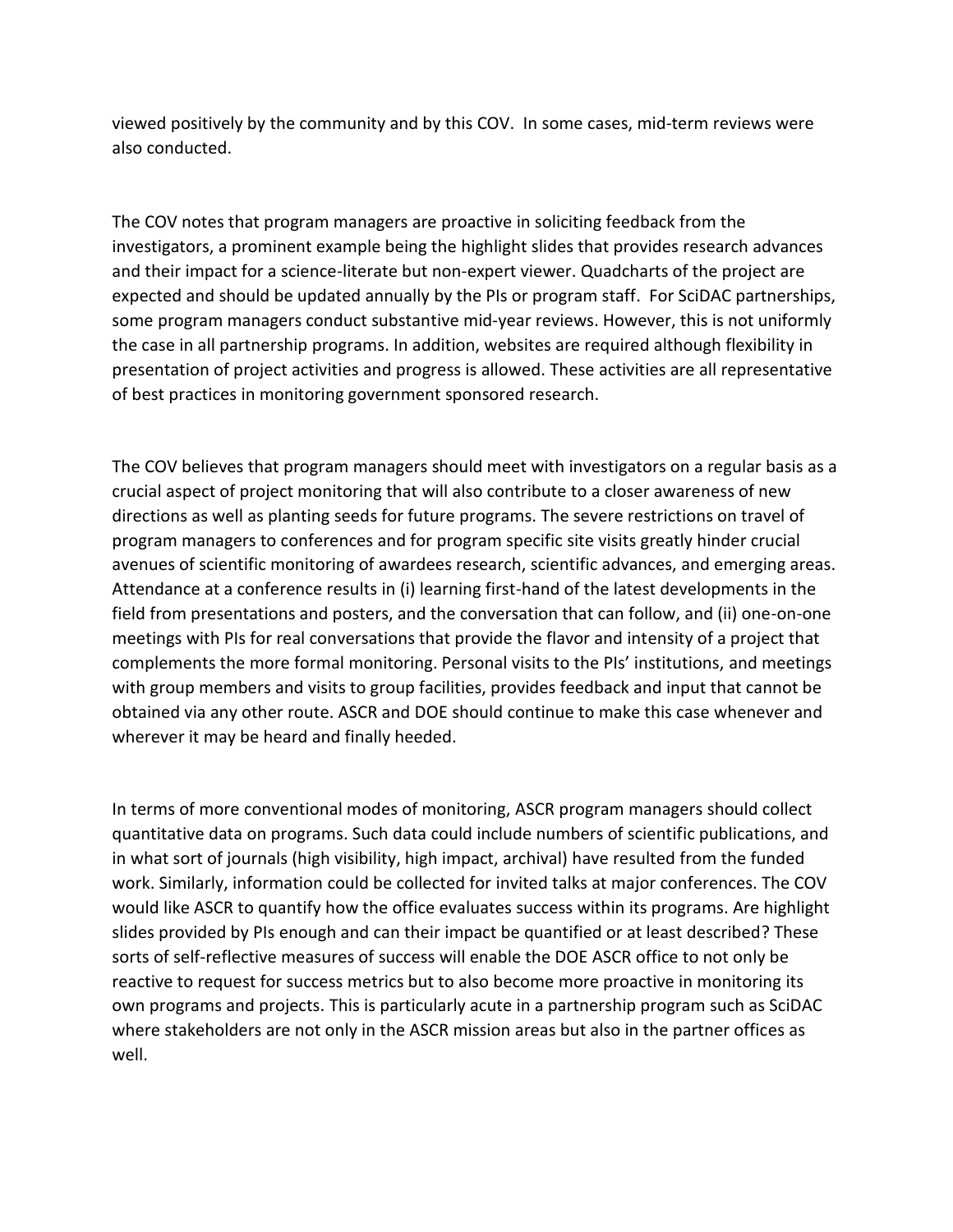Lastly, considering the mission of ASCR, viz. forefront applications of HPC hardware and software, active use of digital object identifiers (DOIs) for software and data should be implemented wherever appropriate. Obtaining DOIs is relatively straightforward and available through the OSTI Data ID Service (https://www.osti.gov/home/doe-data-id-service), although not all of the necessary technologies are in place for using these effectively. Using DOIs in software and data will assist in gauging program impact, similar to how paper citation counts are currently used.

### *Recommendations*

- Due to the importance of the SciDAC partnerships program the COV recommends that DOE determine and accumulate measures of success within this program.
- The COV recommends that DOE consider using identifiers, such as DOIs, as one method to gauge use and reuse of DOE software, data and other research products.

## **Effect of the Award Process on Portfolios**

### **2a) The breadth and depth of portfolio elements**

Computational science is a critical element in the portfolio for the Office of Science. Thus, by definition, the SciDAC partnerships is a broad and deep program, given the different goals that each program office brings to the partnerships. Perhaps more to the point, the partnerships have fostered the community and expertise that are developing applications as part of the Exascale Computing Project (ECP), which will give the US a tremendous advantage in scientific productivity in the 2020s.

With the SciDAC partnerships and Institutes program, as to be expected for a long-standing program, there has been a gradual evolution in the award process, incorporating experience, and changes in scientific focal areas and in the computational landscape. Over the course of the program the partnerships have changed in nature to be more collaborative (rather than transactional) with respect to the interactions between the domain experts and ASCR researchers. This is entirely appropriate.

For the computational partnerships programs, the award process and solicitation criteria was determined in collaboration with the partnering DOE offices. Continuity has been critical in forming the relationships and the understanding of the priorities and constraints from the partnering offices. The resulting flexibility was used to good effect, for example, allowing the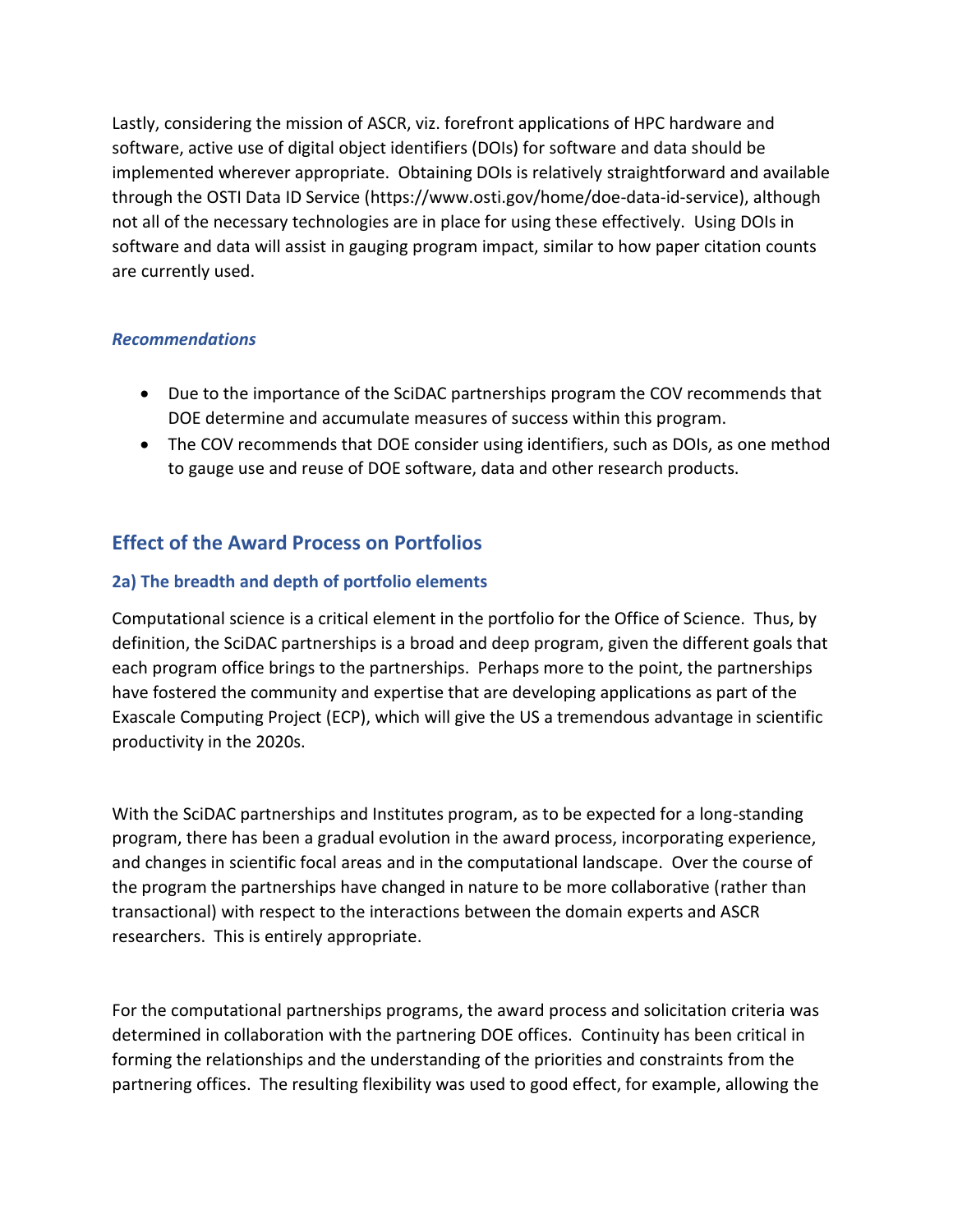DOE Office of High Energy Physics (HEP) to synchronize the SciDAC term of performance with the HEP Particle Physics Project Prioritization Panel (P5) report. While the actual awards were not within the scope of this review, it was noted that prior experience had been used to guide the formation and number of the second period of SciDAC Institutes. A positive model has developed with the Institutes, involving targeted projects, funded through unsolicited proposals, that demonstrate that the Institutes are filling an important niche for the SciDAC program. One lesson from the SciDAC program is that the relationships between the researchers in the field and within DOE are a valuable resource worth fostering. However, developing the relationships has taken time and commitment.

The ASCR Co-Design awards were motivated by a need in the portfolio to look at areas where tight coupling between hardware and software design could have an influence on emerging architectures. Addressing this need with a formal solicitation is a commendable example of proactively identifying and addressing a gap in the portfolio.

One area of concern involves the seeming lack of proposals submitted by new principal investigators. In many cases, the SciDAC scientific partnerships facilitate long term programs of work undertaken by world leading teams on legacy community codes with broad applicability. While this is an essential goal of the program, long term programs led by experienced and established PIs well versed in writing proposals combined with funding constraints can create circumstances under which it is difficult for younger PIs to obtain awards and gain leadership. Similarly, the national laboratories have well-established roles in the SciDAC Institutes. This factor has resulted in surprisingly few proposals submitted to SciDAC FOAs, relative to other programs such as applied mathematics.

As has been noted in past COV reports, computer time at the Leadership Class Facilities (LCFs) and National Energy Research Scientific Computing Center (NERSC) is handled through a different process than the SciDAC awards, leading to concerns of the PIs about having adequate allocations on these infrastructures. This situation is the same for all scientists whose research is funded separately from allocation time granted on a facility instrument (such as a light source). Despite the constant nature of this concern, we are in an era of increasing demand on the computational hardware resources due to the success of the partnerships and the needs for experimental and observational data programs. The COV believes that this point remains worth considering as a factor in the overall success of the PIs.

#### **Recommendations**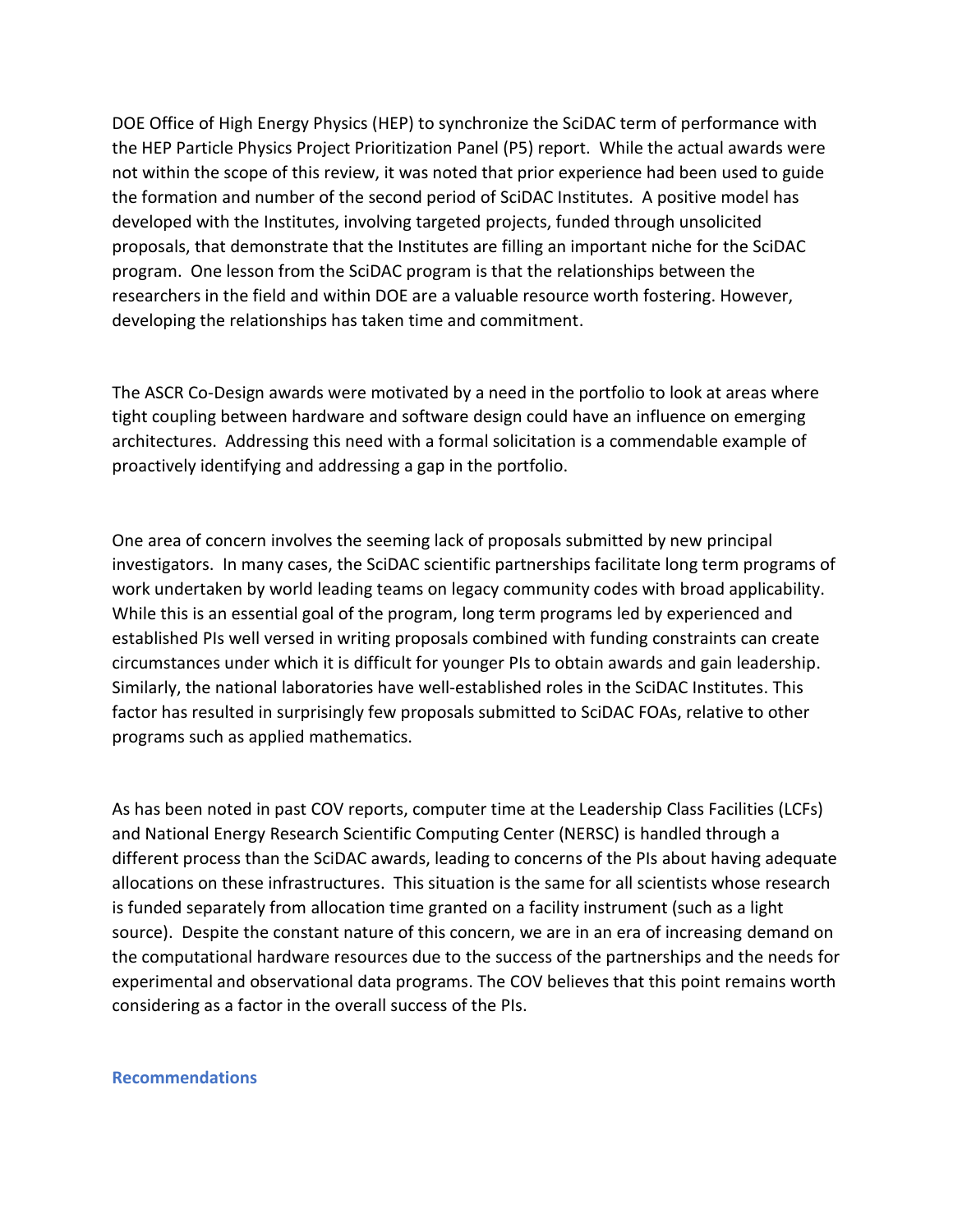The COV recommends that SciDAC develop opportunities for new and younger PIs to participate in its programs.

### **2b) Anticipating and addressing emerging challenges**

The COV generally finds that for the SciDAC partnerships, much of the leadership in anticipating and addressing emerging challenges is driven by the field and by other DOE offices, often through requirements gathering reviews or priority setting mechanisms such as workshops or meetings. Insights from these activities have led to some important directions and interactions, particularly in the area of observational and experimental data, and should be considered a success of the partnerships. However, it is sometimes the case that the emerging scientific needs are out of phase with SciDAC solicitations and therefore may not be competitive for a SciDAC partnership. The COV recommends that DOE consider awarding limited scope pilot projects and a process by which new initiatives can be fostered and funded. Finally, as noted above, attendance at major international conferences is an essential element in proactively managing a portfolio, especially to identify new techniques and emerging talent.

While the SciDAC partnerships are a well-established and well-regarded program, the Early Career Research Program is also fostering development in DOE relevant application areas. The COV believes that the ECRP should create an opportunity for the next evolution of SciDAC. The COV acknowledges that there is tension between fully exploiting the Exascale era with established computational community codes, in fostering computational methods for experimental and observational data, and for laying the groundwork for scientific computation post-exascale. These tensions are genuine and worthy of strategic discussion within the ASCR office and especially with the partnering program offices. An essential next step is for ASCR to clearly articulate their strategic goals for these partnerships areas in the next round of solicitations.

### **Recommendation**

- The COV recommends that ASCR consider leveraging a program, such as EXPRESS, to fund limited scope projects to develop new research areas within the SciDAC partnerships program.
- The COV recommends that ASCR clearly articulate a strategic goal for the SciDAC partnerships